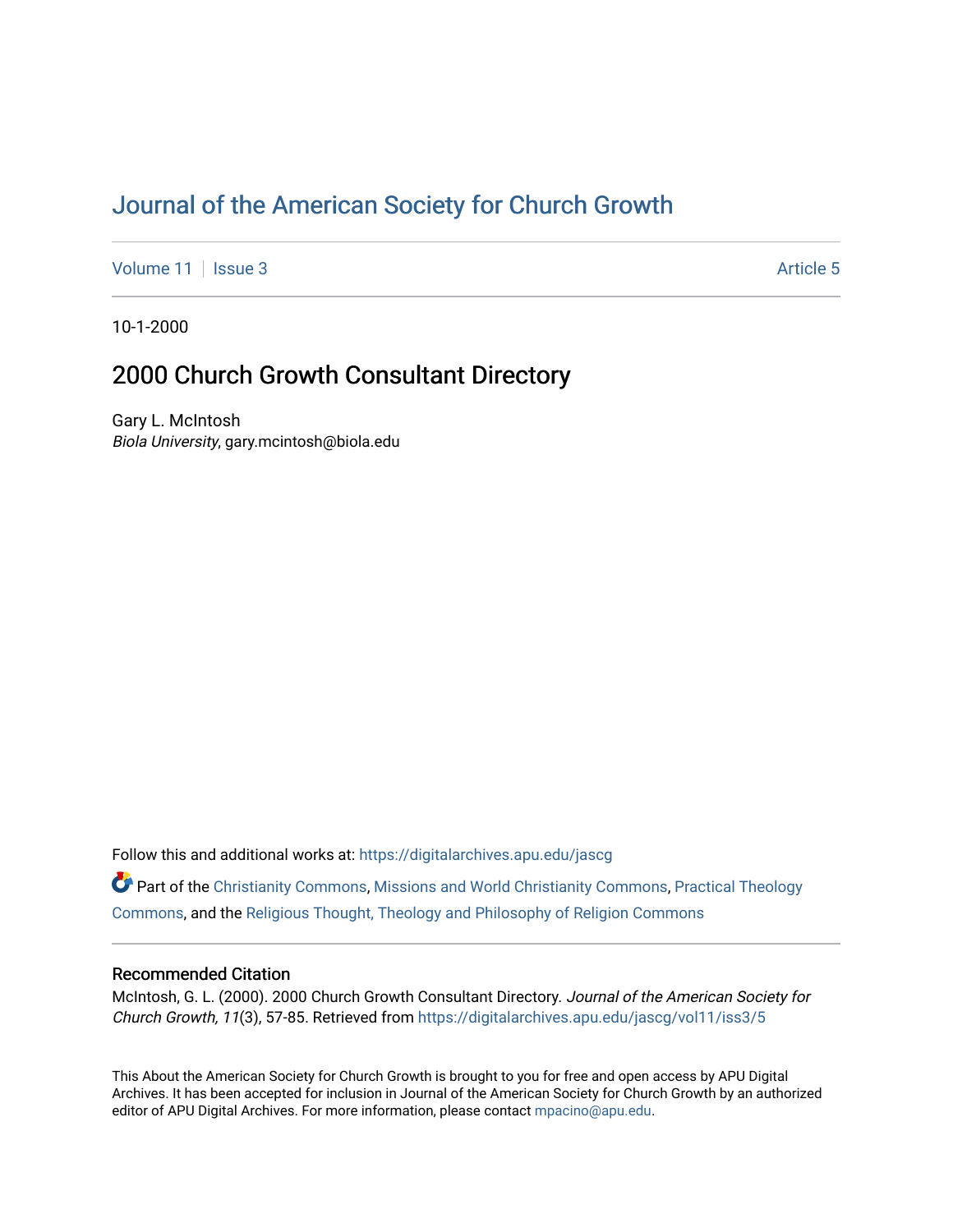The 2000 Church Growth Consultant Directory is a listing of individuals and organizations that identify to some extent with the Church Growth Movement (CGM). The Church Growth Factor listed under each consulting ministry gives an indication of commitment to the CGM as determined by each organization. A "5" indicates an extremely high identification with the CGM, while a "1" indicates an extremely low identification with the CGM.

The Journal of the American Society for Church Growth makes no guarantees regarding the services of the listed organizations. This directory is simply a resource for those interested in obtaining the services of a church consultant.

#### A.I.M. Seminars

1300 E 1st St. 6621 Normandy RD. Ft. Worth, TX 76111 (817) 838-2268 FAX: (817) 838-2268 E-mail: Website: Church Affiliation: Apostolic Assembly of the Faith in Christ Jesus Contact Person: Dr. Lorenzo Gonzalez Full Time Staff: Dr. Lorenzo Gonzalez, Sylvia Yanez, Linda Gonzalez Associate Staff: 1 Fee: nominal-weekly Service: Long-Range Planning, Overcoming Barriers (Children), Church Health, Seminars, Diagnostic Analysis, Education, Community Analysis, Staff Development,

Journal of the American Society for Church Growth, Fall 2000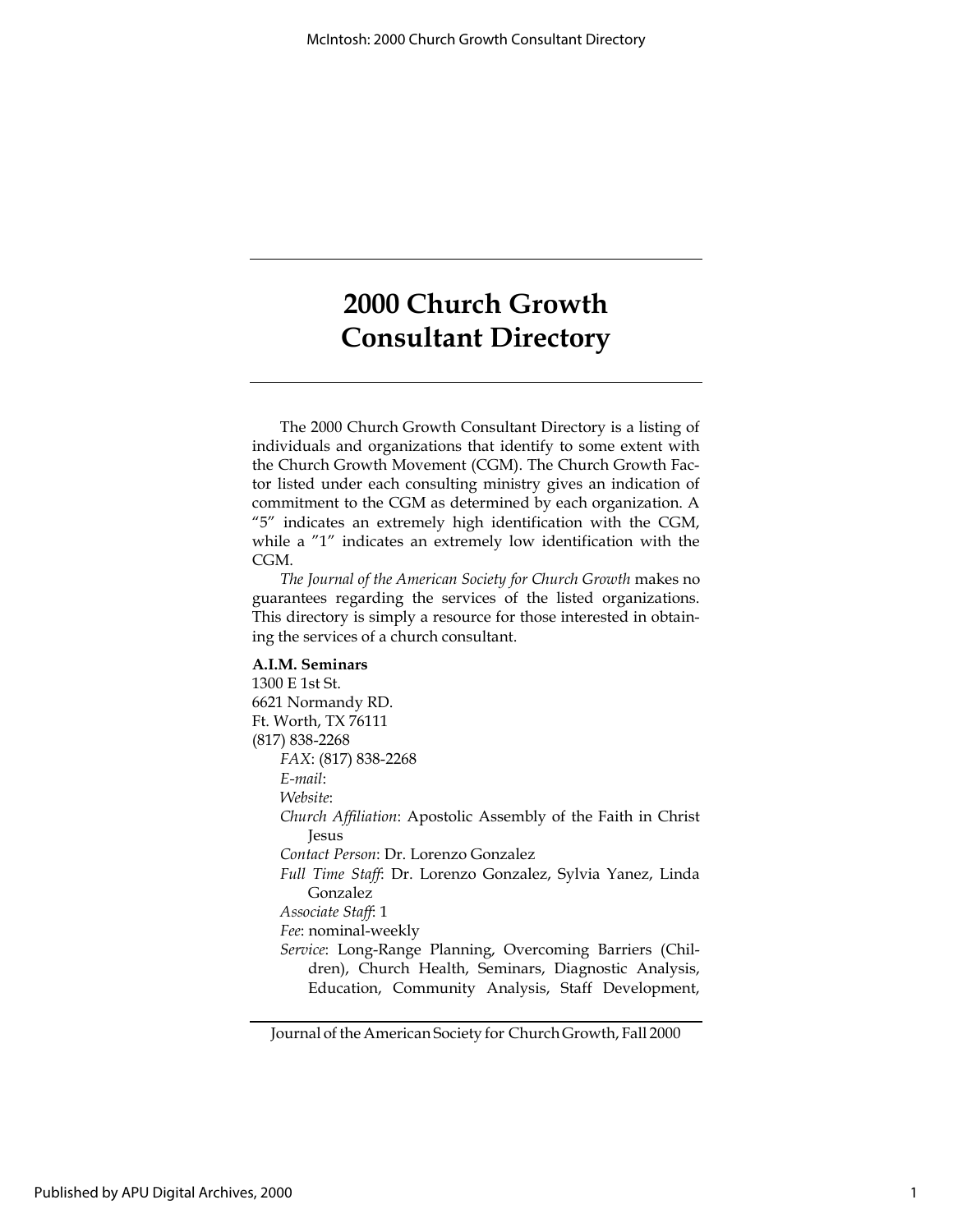Turnaround of Churches, Consulting Focus: Sociological, Relational (Nurturing) Education, Undocumented Hispanic Growth Church Growth Factor: 3.5

#### Alban Institute

7315 Wisconsin Ave. Ste. 1250W Bethesda, MD 20814-3211 (800) 486-1318 x 229 FAX: (301) 718-1958 E-mail: pwalker@alban.org Website: www.alban.org Church Affiliation: Non-Denominational Contact Person: Full Time Staff: Rev. Dr. Gilbert Rendle, Director Associate Staff: Fee: Per diem plus expenses Service: Long-Range Planning, Conflict Management, Overcoming Barriers, Church Health, Seminars, Diagnostic Analysis, Staff Development, Turnaround of Churches, Consulting Focus: Organizational, Missiological Church Growth Factor: 3

#### Artist in Christian Testimony

PO Box 395 Franklin, TN 3706-50395 (615) 591-2598 FAX: (615) 591-2599 E-mail: actnashville@actinternational.org Website: www.actinternational.org Church Affiliation: Contact Person: Rev. Byron Spradlin Full Time Staff: Rev. Bryan Spradlin, Rev. Mark Rumquest, Marty McCall, Paul Neeley, Julisa Rowe Associate Staff: Fee: Offering & Expense, \$200-500/ day Service: Seminars, Worship, Music in Ministry & Missions Focus: Missiological, Worship & Arts in Ministry Church Growth Factor: 4.5

Journal of the American Society for Church Growth, Fall 2000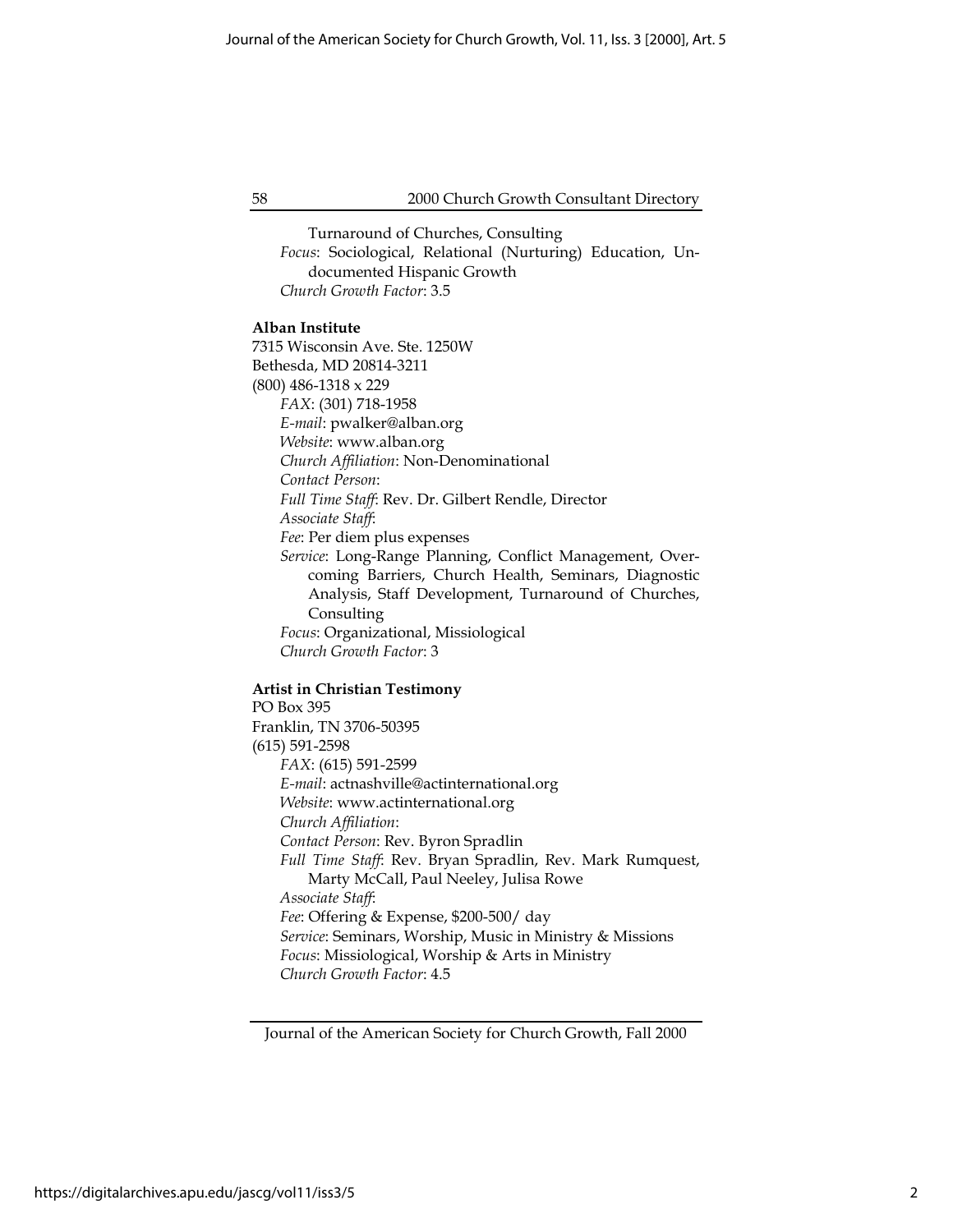C3 International PO Box 788 Winona Lake, IN 46590-0788 (888) C3-Plans FAX: (219) 453-3774 E-mail: mailroom@c3intl.org Website: www.c3intl.org Church Affiliation: Contact Person: Dr. Bob Whitesel Full Time Staff: Dr. Bob Whitesel Associate Staff: Fee: Sliding scale Service: Long-Range Planning, Conflict Management, Church Planting, Overcoming Barriers, Church Health, Seminars, Diagnostic Analysis, Staff Development, Generational Studies, Turnaround of Churches, Consulting Focus: Sociological, Organizational, Missiological Church Growth Factor: 5

#### Center for Church Growth

PO Box 691006 Houston, TX 77269-1006 (281) 894-4391 FAX: (281) 890-1510 E-mail: Website: www.4churchgrowth.com Church Affiliation: Church of Christ Contact Person: Dr. John W. Ellas Full Time Staff: Dr. John W. Ellas Associate Staff: Fee: \$900 per day plus expenses Service: Buildings & Property, Overcoming Barriers, Church Health, Seminars, Diagnostic Analysis, Community Analysis, Turnaround of Churches, Consulting, Small Groups Focus: Sociological, Organizational, Architectural, Relational (Nurturing) Educational

Church Growth Factor: 5

## Center for Leadership Development 6462 S Forest ST.

Journal of the American Society for Church Growth, Fall 2000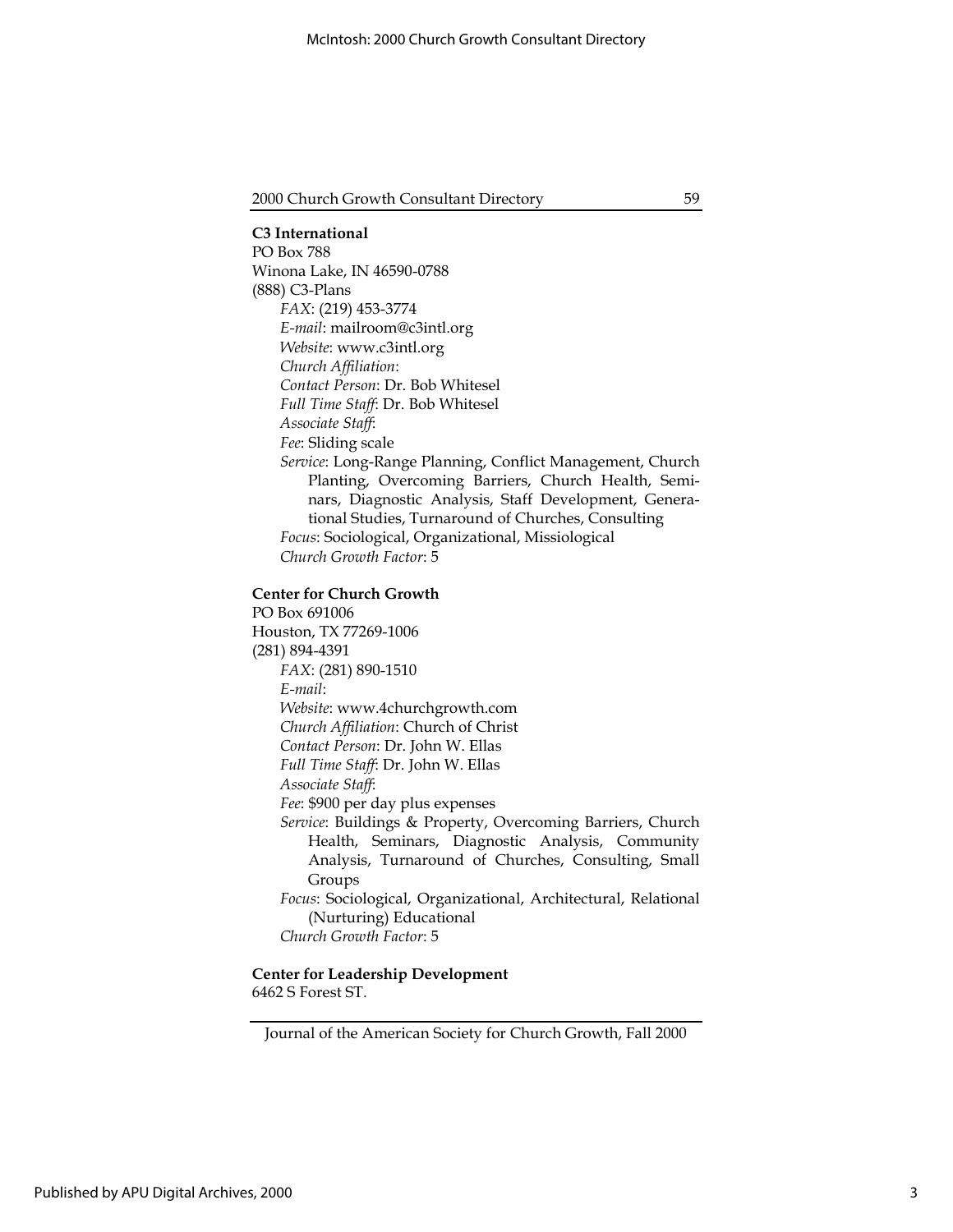Littleton, CO (303) 770-8214 FAX: (303) 770-8214 E-mail: hjwesting@aol.com Website: Church Affiliation: Mission Hills Contact Persons: Harold Westing Full Time Staff: Dale Eudy, Tom Macee Associate Staff: 2 Fee: Hourly Service: Long-Range Planning, Conflict Management, Buildings & Property, Church Health, Diagnostic Analysis, Staff Development, Consulting Focus: Sociological, Organizational, Educational Church Growth Factor: 3

#### Center for Ministry Empowerment (The)

School of Theology, SW Baptist Theological Seminary PO Box 22,000 Ft. Worth, TX 76122 (817) 923-1921, ext. 4720/4721 FAX: (817) 921-8767 SW School of Theology E-mail: cwb@swbts.edu Website: www.swbts.edu/cme/index.htm Church Affiliation: Southern Baptist Convention Contact Person: Dr. C.W. Brister, Coordinator, CME Full Time Staff: Dr. C. W. Brister Associate Staff: Part-time consultants 20 Fee: SW Baptist Theological Seminary provides the services of the center for ministry empowerment without a fee to helpers Services: Long-Range Planning, Conflict Management, Overcoming Barriers, Church Health, Turnaround of Churches, Consulting Focus: Relational (Nurturing), Educational Church Growth Factor: 3

## Changing Church

200 E Nicollet Blvd. Burnsville, MN 55337 (952) 435-8107, (800) 874-2044

Journal of the American Society for Church Growth, Fall 2000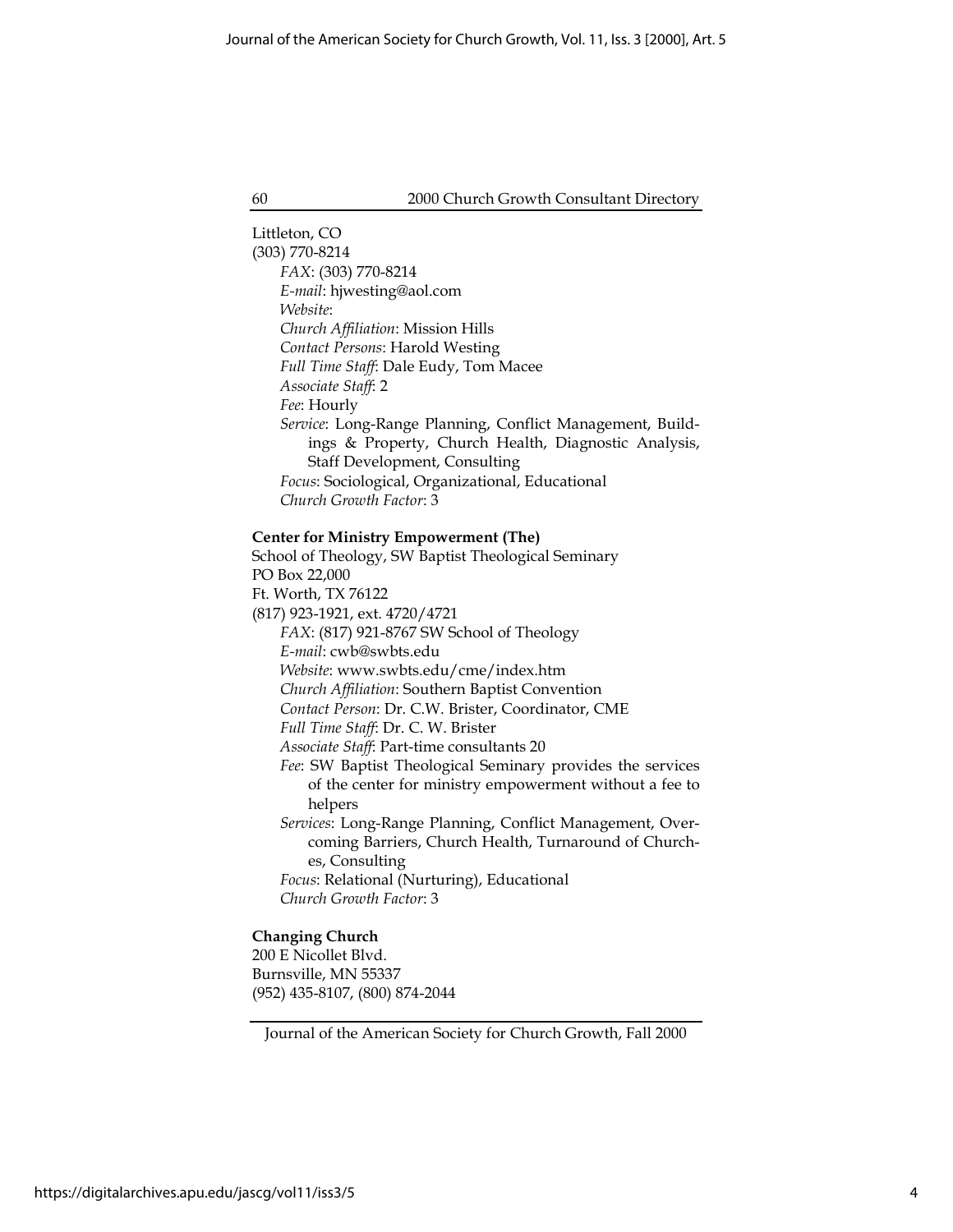FAX: (952) 435-8065 E-mail: changing@changingchurch.org Website: changingchurch.org Church Affiliation: ELCA Contact Person: Terri Elton Full Time Staff: Associate Staff: part-time 10 Fee: Services: Long-Range Planning, Overcoming Barriers, Church Health, Seminars, Staff Development, Consulting Focus: Organizational, Missiological, Discipleship & Worship Church Growth Factor: none

#### Church Growth Center

1230 U.S. Highway 6, PO Box 145 Corunna, IN 46730 (219) 281-2452 FAX: (219) 281-2167 E-mail: churchdoctor@juno.com Website: www.churchdoctor.org Church Affiliation: Contact Person: Michael Brown Full Time Staff: Dr. Kent Hunter, Michael Brown, Adam Kroemer Associate Staff: 4 part-time consultants Fee: Based on average weekly worship attendance, number of full time staff and whether there is an associated school. Services: Long-Range Planning, Conflict Management, Church Planting, Buildings & Property, Overcoming Barriers, Church Health, Seminars, Diagnostic Analysis, Community Analysis, Staff Development, Generational Studies, Turnaround of Churches, Consulting, Vitality Studies Focus: Missiological, Educational Church Growth Factor: 5

## Church Growth Inc.

PO Box 541 140 E Palm Ave. Monrovia, CA 91016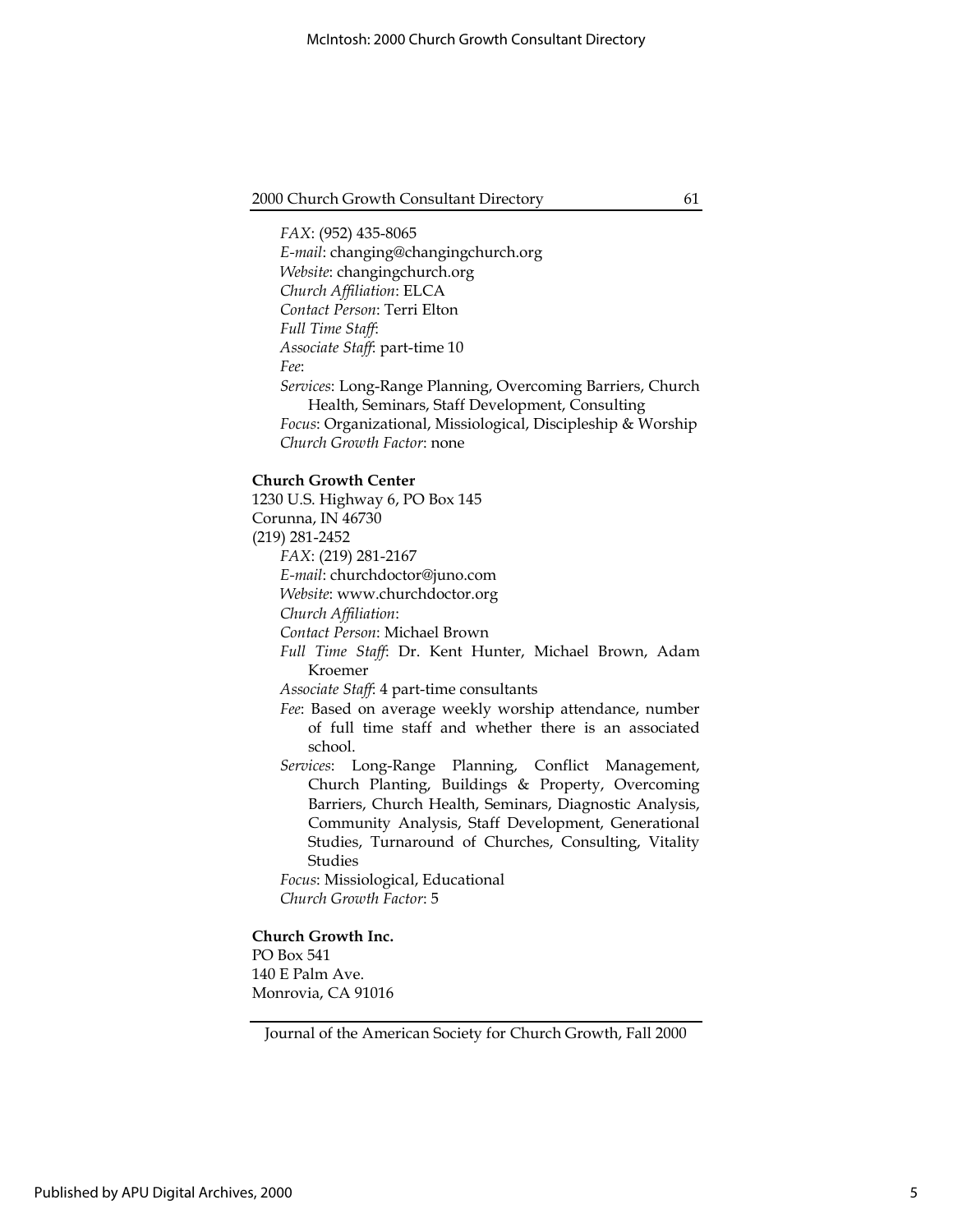(626) 305-1280 or (800) 844-9286 FAX: (626) 305-1286 E-mail: churgrowth@aol.com Website: www.churchgrowth.net Church Affiliation: Contact Person: Dr. Charles Arn Full Time Staff: Dr. Charles Arn Associate Staff: part-time Consultants 4 Fee: \$650 per day and travel and accommodations Services: Overcoming Barriers, Church Health, Seminars, Diagnostic Analysis, Generational Studies Focus: Organization, Educational Church Growth Factor: 5

## Church Growth Institute

PO Box 7 Elkton, MD 21922 or PO Box 7000 Forest, VA 24551 (804) 525-0022 FAX: (804) 525-0608 E-mail: lgilbert@churchgrowth.org Website: churchgrowth.org Church Affiliation: Contact Person: Larry Gilbert Full Time Staff: Associate Staff: Fee: Services: Resources Focus: Organizational, Educational Church Growth Factor: 5

#### Church Growth Ministries

120 Lake Vista Dr. Hendersonville, TN 37075-5154 (615) 824-0597 FAX: (615) 230-3489 E-mail: preacherman62@juno.com Website: Church Affiliation: Southern Baptist and Cooperative Baptist Fellowship Contact Person: Full Time Staff:

Journal of the American Society for Church Growth, Fall 2000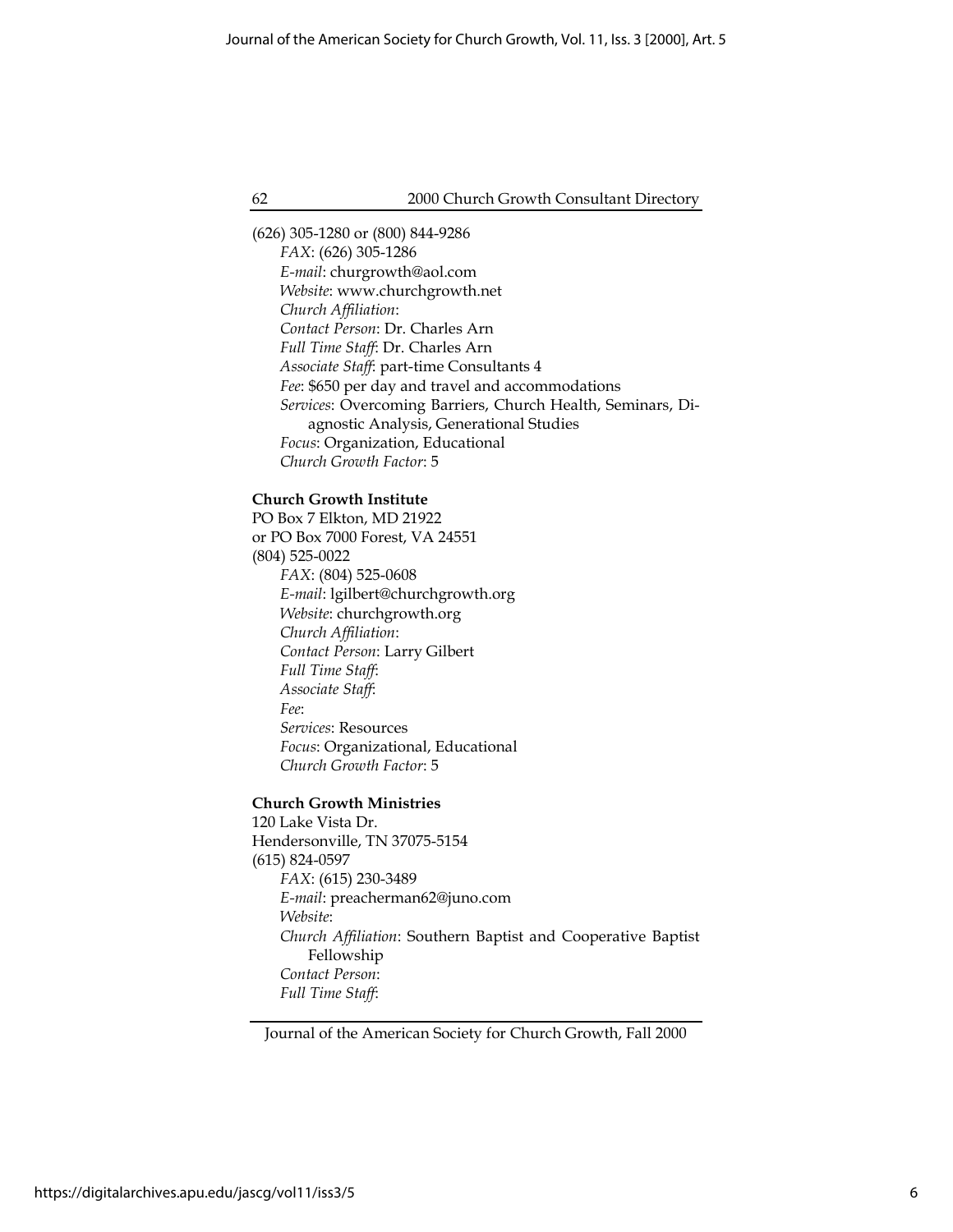Associate Staff: part-time consultants 4 Fee: \$500 per day plus expenses Services: Long-Range Planning, Conflict Management, Church Health, Diagnostic Analysis, Community Analysis, Staff Development, Turnaround of Churches, Consulting Focus: Sociological, Organizational, Intentional Interim Specialist Church Growth Factor: 3

Church Growth Today PO Box 47 Bolivar, MO 65613 (417) 326-3826, (417) 326-3212 FAX: (417) 326-3827, (417) 326-3212 E-mail: jv@churchgrowthtoday.com Website: www.churchgrowthtoday.com Church Affiliation: Southern Baptist Convention Contact Person: Full Time Staff: Dr. John N. Vaughan Associate Staff: Fee: Daily Fee, based on average weekly worship attendance plus travel \$400–attendance less than 500, \$750–attendance of 500-999 \$1,000–attendance of 1,000+ , \$1,500–cluster of 5 or more churches Services: Long-Range Planning, Overcoming, Barriers, Church Health, Diagnostic Analysis, Community Analysis, Staff Development, Turnaround of Churches, Consulting, Vision & Mission Assimilation Focus: Sociological, Organization, Missiological, Educational Church Growth Factor: 5

#### Church Health

PO Box 2112 1835 Timberlake Ct. Bellingham, MA 98226 (360) 676-4824 FAX: (360) 676-0748 E-mail: churchdr@aol.com

Journal of the American Society for Church Growth, Fall 2000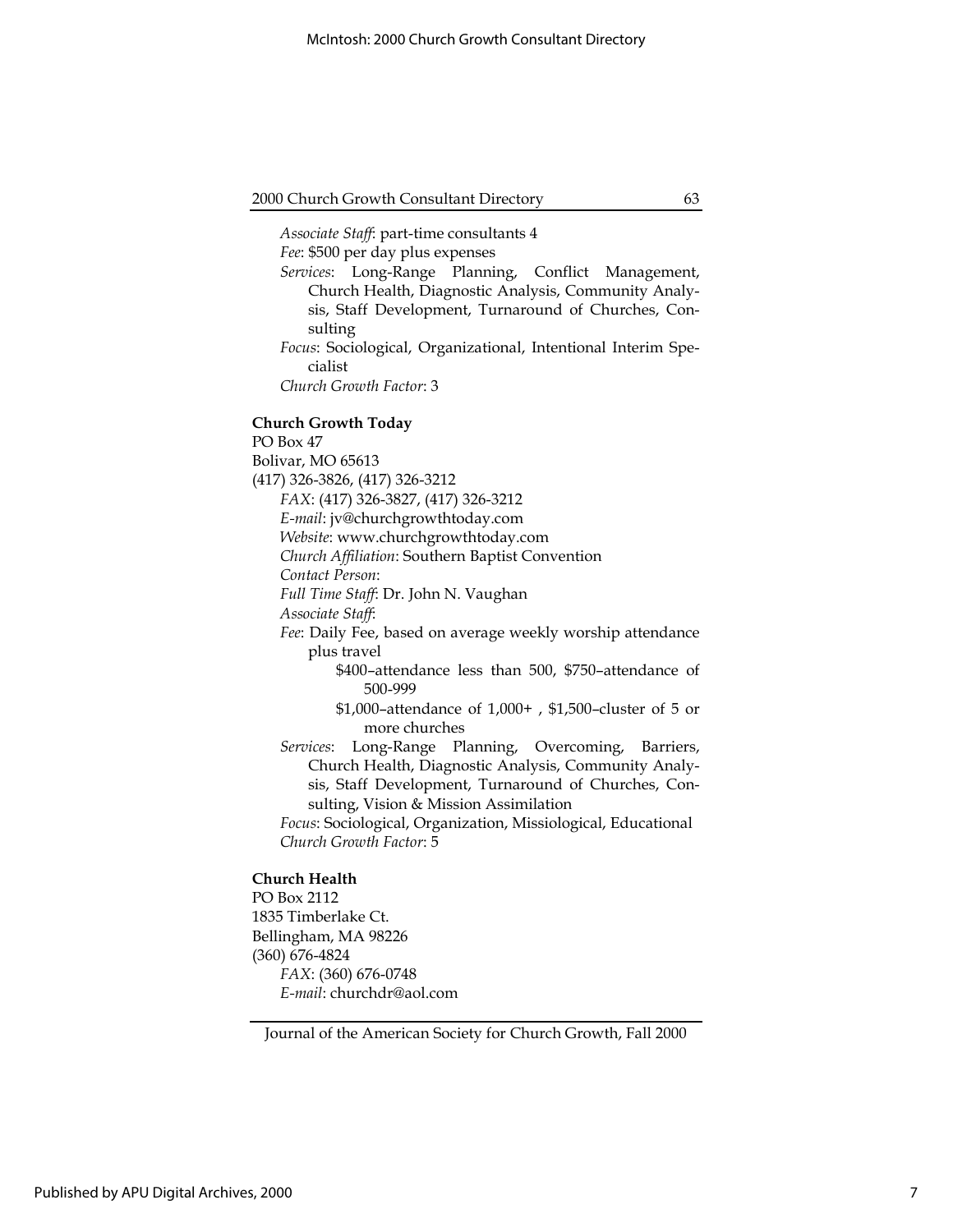Website: www.chonline.org Church Affiliation: Contact Person: Dr. Richard Bergstron Full Time Staff: 1 Associate Staff: Fee: Fee structure varies according to services offered. Services: Long-Range Planning, Conflict Management, Church Health, Generational Studies, Turnaround of Churches, Consulting Focus: Organizational, Educational Church Growth Factor: 3

## Church Multiplication Training Center

3124 Summersworth Run Ft. Wayne, IN 46804 (219) 434-0090 FAX: (219) 459-0597 E-mail: cntcoffice@aol.com Website: www.cmtcmultlply.org Church Affiliation: Contact Person: Bill Armstrong Full Time Staff: Bill Maick, Bill Armstrong, Gary Teja, Jim Griffith, Ken Priddy Associate Staff: 24, part-time consultant 12 Fee: \$425 for 3 1/2 day event 1sts person, \$295 for 3 1/2 day event 2nd person Services: Church Planting, Church Health, Turnaround of Churches, Consulting, Training events & coaching Focus: Organization Church Growth Factor: 5

## Church Resource Ministries (CRM)

1240 N. Lakeview, Suite 120 Anaheim, CA 92807 Phone: (714) 779-0370 FAX: (714) 779-0189 E-mail: twalling@crmnet.org Website: www.crmnet.org Church Affiliation: None Contact Person: Terry Walling Full Time Staff: Terry Walling, Paul Rhoads, Steve Ogne, Sam

Journal of the American Society for Church Growth, Fall 2000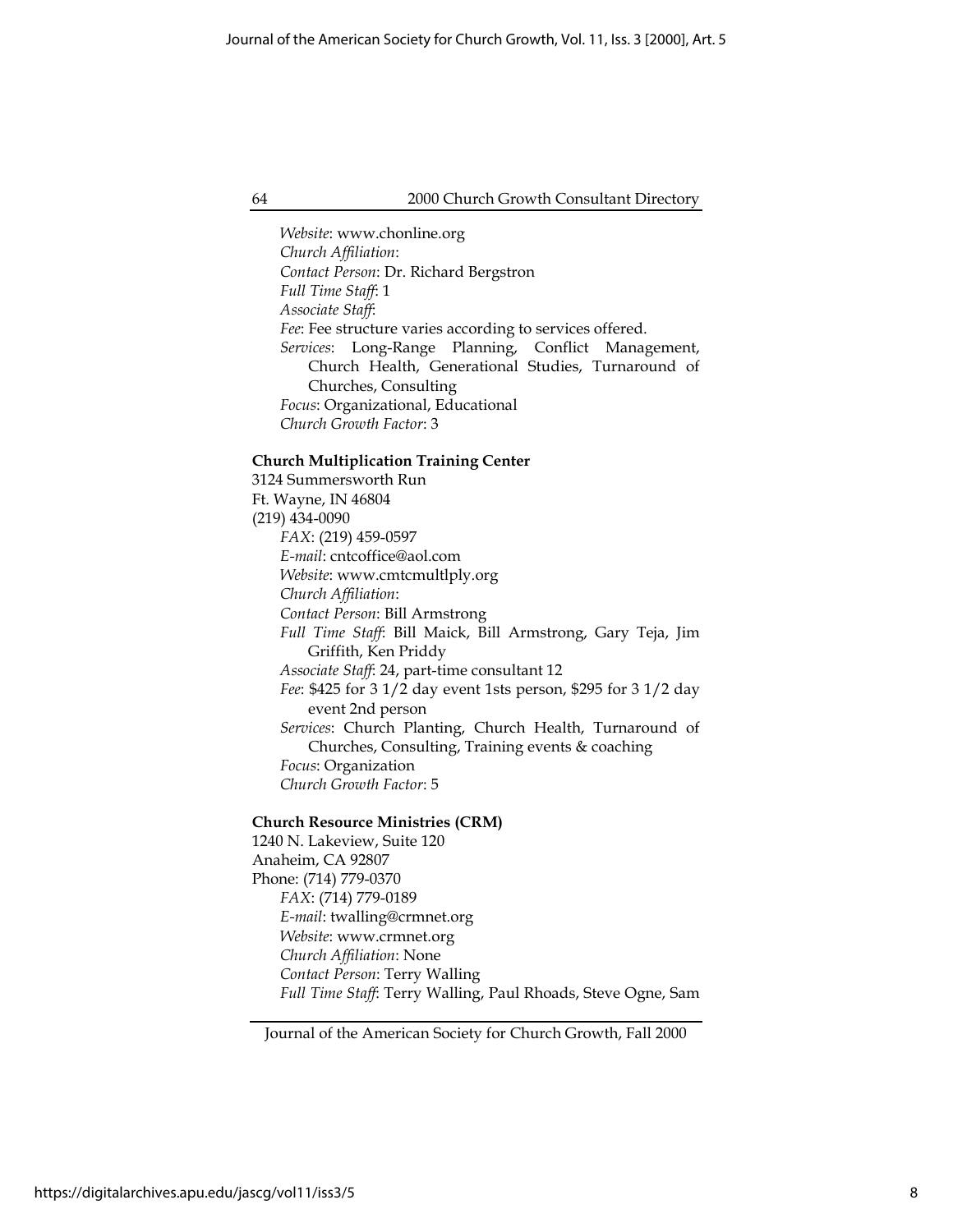#### Metcalf

Associate Staff: 12 part-time, 38 others

- Fee: Staff contract on event or day basis. Events range from \$495-695; coaching contracts are \$600 for 8 calls.
- Services: Church Planting, Staff Development, Overcoming Barriers, Turnaround, Church Health, and cluster training events.
- Focus: Missiological, Organizational, and Educational Church Growth Factor: 4

#### ChurchSmart Resources

350 Randy Road Ste. 5 Carol Stream, IL 60188 (800) 253-4276 FAX: (630) 871-8708 E-mail: churchsmart@compuserve.com Website: www.churchsmart.com Church Affiliation: Contact Person: David Wetzler Full Time Staff: Associate Staff: Fee: Variable Services: Church Planting, Church Health, Seminars, Published self-study resources Focus: Sociological Church Growth Factor: 4

## Coach Net, Inc.

PO Box 1353 Alta Loma, CA 91701 (909) 989-3599 FAX: (909) 989-0288 E-mail: coachnet@coachnet.org Website: coachnet.org Church Affiliation Contact Person: Bob Logan or Joan Florio Full Time Staff: Gary Reinecke, Jeannette Buller, Steve Goodwin Associate Staff: 6 part-time consultants Fee: Varies, call for more info Services: Church Planting, Natural Church Development

Journal of the American Society for Church Growth, Fall 2000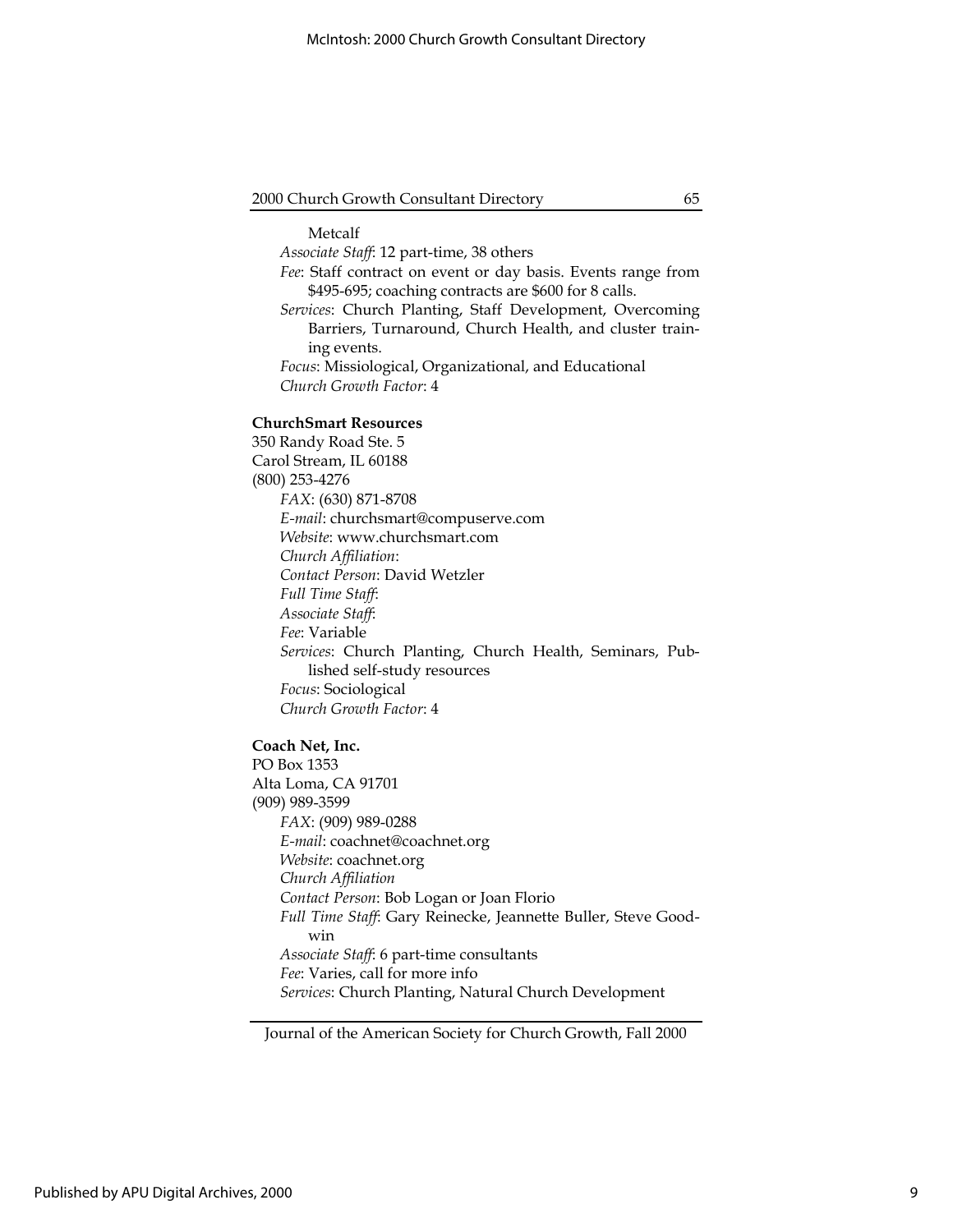Focus: Missiological, Church Multiplication Church Growth Factor: 5

## Coach Works

5050 Quorum Dr. Ste. 700 Dallas, TX 75240 (972) 663-0301 FAX: (972) 663-0302 E-mail: lsmith@coachworks.com Website: coachworks.com Church Affiliation: Highland Park United Methodist Church Contact Person: Dr. Lee Smith Full Time Staff: Dr. Jeannini Sandstrom, Mr. George Ritcheske Associate Staff: Fee: \$1,700 day (10-12hr days) \$200/hour. We discount our reg. fees 30% Services: Long-Range Planning, Conflict Management, Overcoming Barriers, Staff Development, Consulting, Leadership Development, Team Development Focus: Organizational Church Growth Factor: none

## Colorado Church Doctor (The)

926-D Fontmore Rd. Colorado Springs, CO 80904 (719) 634-3400 or (800) 669-5450 FAX: (719) 634-0832 E-mail: doctormatheny@cs.com Website: Church Affiliation: Contact Person: Dr. Tim Matheny Full Time Staff: Dr. Tim Matheny Associate Staff: Fee: \$1,000–\$12,000 Services: Long-Range Planning, Conflict Management, Buildings & Property, Overcoming Barriers, Church Health, Seminar, Diagnostic Analysis, Community Analysis, Turnaround of Churches, Consulting Focus: Organizational, Missiological Church Growth Factor: 5

Journal of the American Society for Church Growth, Fall 2000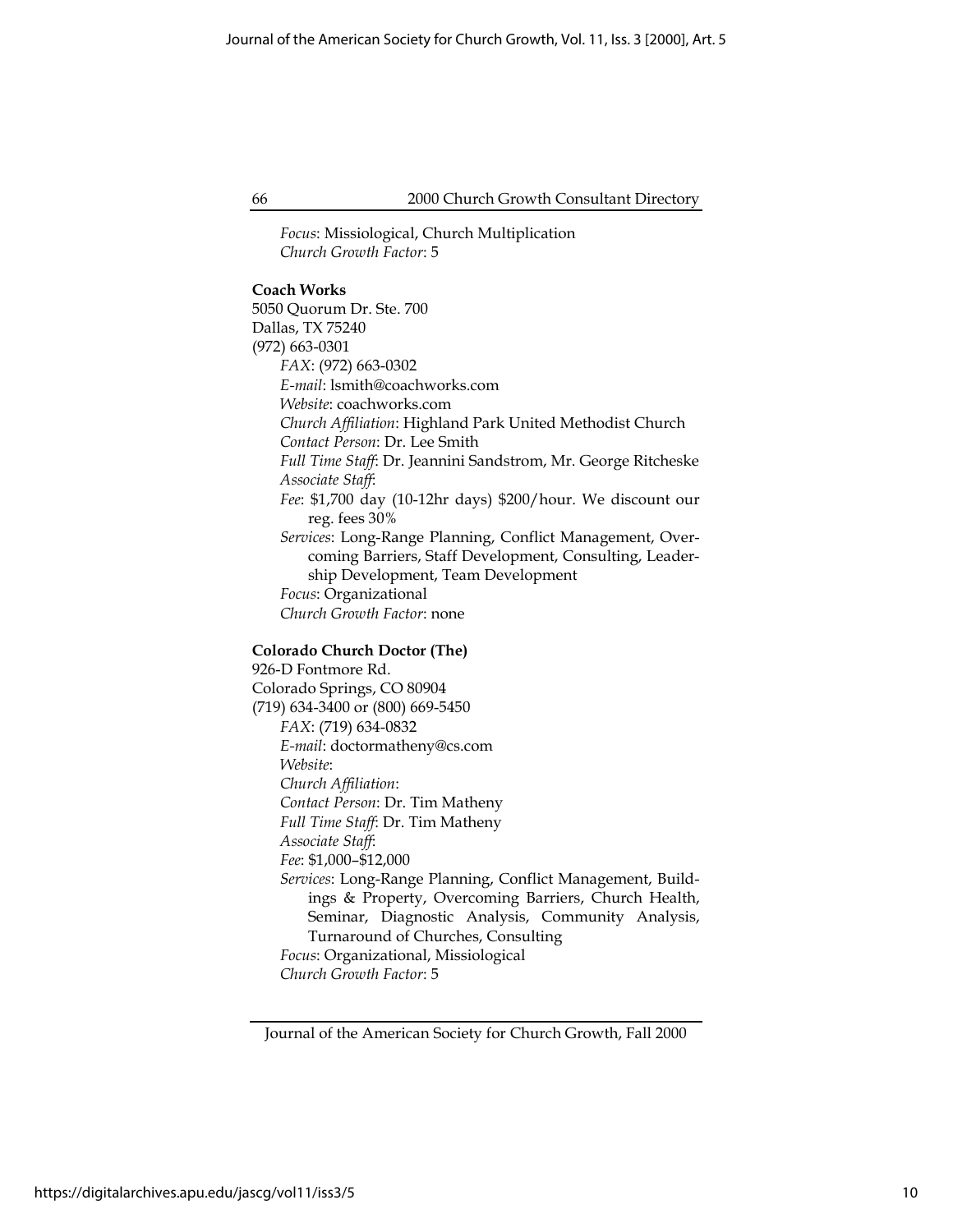Columbia Intl. University Center for Church Health PO Box 3122 Columbia, SC 29230 (803) 754-4100 FAX: (803) 786-4209 E-mail: rking@cru.edu Website: www.churchhealth.org Church Affiliation: Contact Person: Dr. Ray King Full Time Staff: Associate Staff: part-time 5 Fee: Sliding scale by church size Services: Conflict Management, Church Planting, Overcoming Barriers, Church Health, Diagnostic Analysis, Community Analysis, Staff Development, Turnaround of Churches, Consulting Focus: Organizational, Missiological, Relational (Nurturing) Educational Church Growth Factor: 4 Consulting for Growth PO Box 5407 2131 Indian Creek Road Diamond Bar, CA 91765 Phone: (909) 396-6843 FAX: (208) 728-9581 E-mail: carlgeorge@metachurch.com Website: metachurch.com Church Affiliation: Evangelical Protestant Full Time Staff: Carl F George Associate Staff: Fee: \$3,000-10,000 plus expenses (1-5 days), depending on client requirements. Services: Publish church growth materials, Seminars, Consulting, Diagnostic, Community Analysis, Overcoming barriers. Focus: Spiritual discernment. Church Growth Factor: 5

CPR Institute

9737 Lakeland Rd

Journal of the American Society for Church Growth, Fall 2000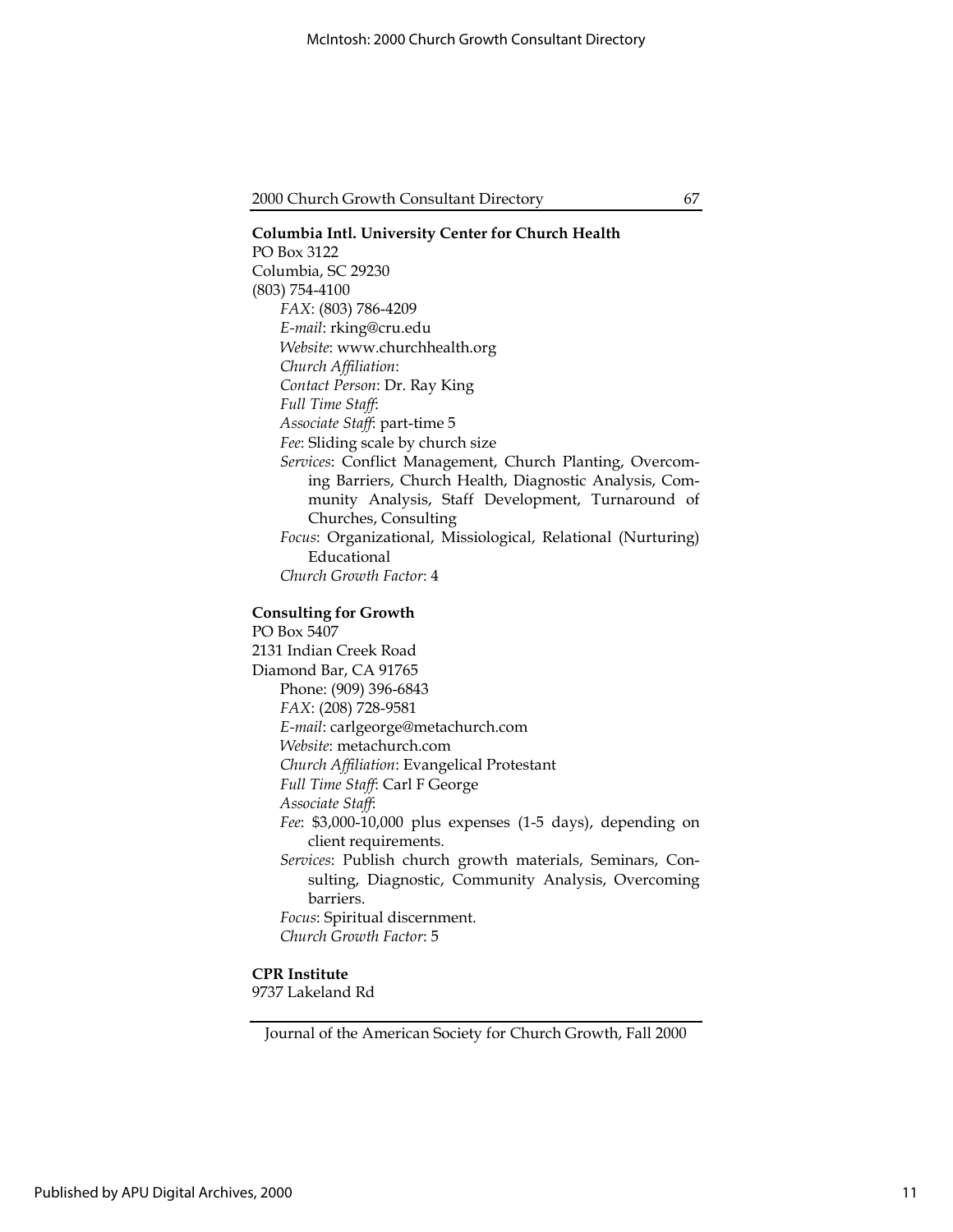Oklahoma City, OK 93162 (405) 787-7110 FAX: (405) 789-3957 E-mail: doco@1phc.org Website: Church Affiliation: PH Contact Person: Owen Weston Full Time Staff: Dr. Owen Weston, Robert Knowles, Marty Angel Associate Staff: Fee: Expenses plus a love offering Services: Church Planting, Buildings & Property, Overcoming Barriers, Church Health, Seminars, Diagnostic Analysis, Community Analysis, Staff Development, Turnaround of Churches Focus: Organizational, Architectural, Missiological, Educational Church Growth Factor: 4 Discipling Stewardship Center 5759 St Joe Rd Ste. D Ft. Wayne, IN 46835 (219) 485-1981 FAX: (219) 485-1981 E-mail: wjwern1@aol.com Website: www.healthychurch.com Church Affiliation: LCMS Contact Person: Michele Yamanaka Full Time Staff: Dr. Waldo J. Werning, Dr. Anthony Steinbronn Associate Staff: Fee: Negotiable Services: Church Health, Seminars Focus: Missiological Church Growth Factor: 5

## Easum, Bandy & Associates

520 Cut Off Rd. Ste. 4 Port Arkansas, TX 78373 (361) 749-5364 FAX: (361) 749-5800

Journal of the American Society for Church Growth, Fall 2000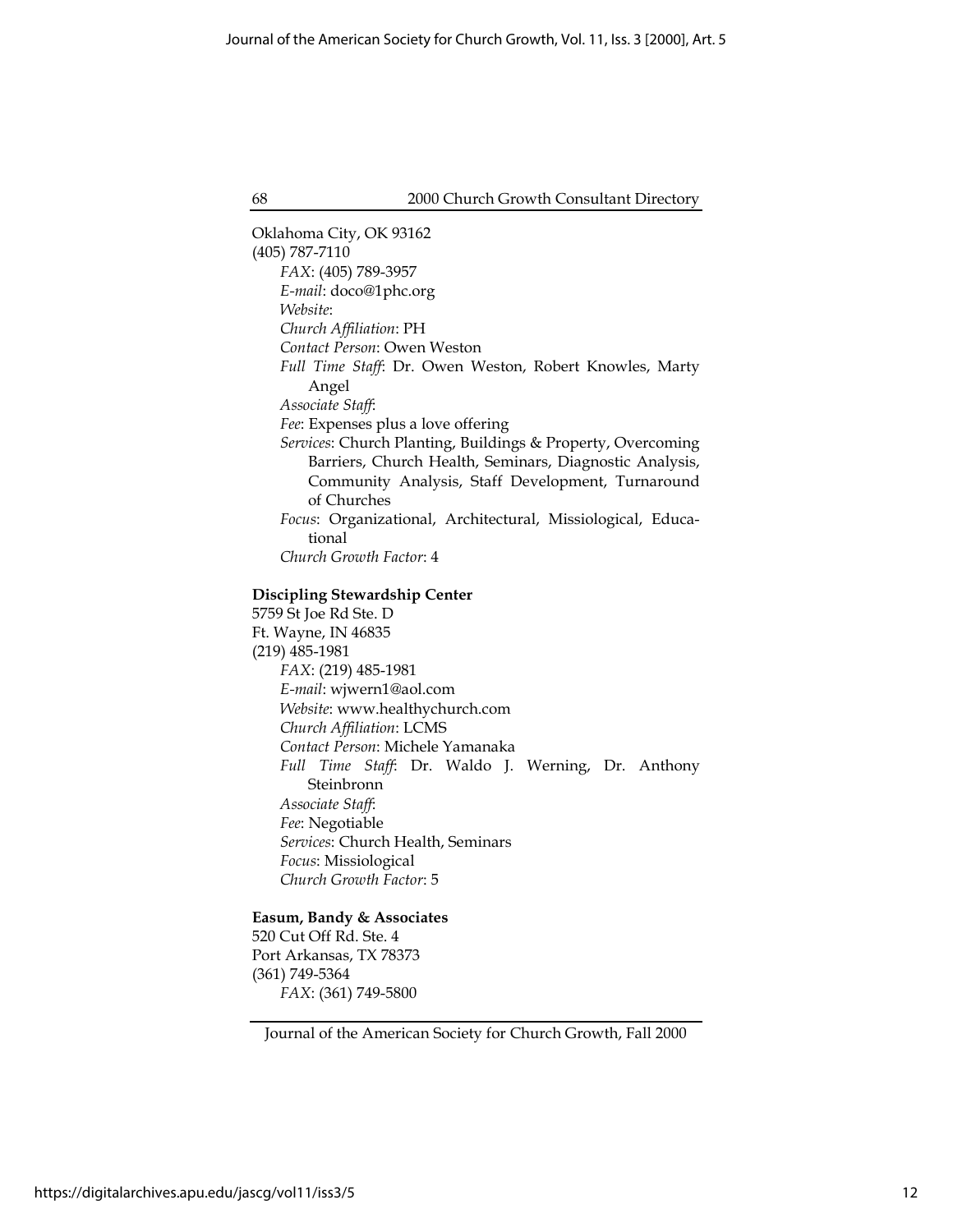E-mail: easum@easumbandy.com Website: www.easumbandy.com Church Affiliation: Contact Person: Sandra Pearson Full Time Staff: Bill Easum, Tom Bandy, Jeff Patton, Cliff Christopher Associate Staff: 1, part-time consultants 4 Fee: Variable per staff Services: Long-Range Planning, Conflict Management, Church Planting, Buildings & Property, Overcoming Barriers, Church Health, Seminars, Diagnostic Analysis, Community Analysis, Staff Development, Turnaround of Churches, Consulting Focus: Sociological, Organizational, Missiological Church Growth Factor: 3

#### Equipping Ministries International, Inc.

640 Northland Blvd. Ste. 20 Cincinnati, OH 45240 (513) 742-1100 or (800) EMI-GROW FAX: (513) 674-5555 E-mail: emigrow@equipmin.org Website: www.equipmin.org Church Affiliation: Interdenominational Contact Person: Doug Franck Full Time Staff: Dave Ping, Doug Franck Associate Staff: 25 Fee: On-site Training Structures Services: Overcoming Relational Barriers, Seminars, Diagnostic Analysis, Staff Development, Consulting Focus: Relational (Nurturing), On-side Customized Training Church Growth Factor: 3

## Financial Foundations Network

2114 Baker Ave. Fullerton, CA 92833 (714) 441-0400 FAX: (714) 526-6246 E-mail: moneyvan@aol.com Website: http://members.aol.comlelliottffn Church Affiliation:

Journal of the American Society for Church Growth, Fall 2000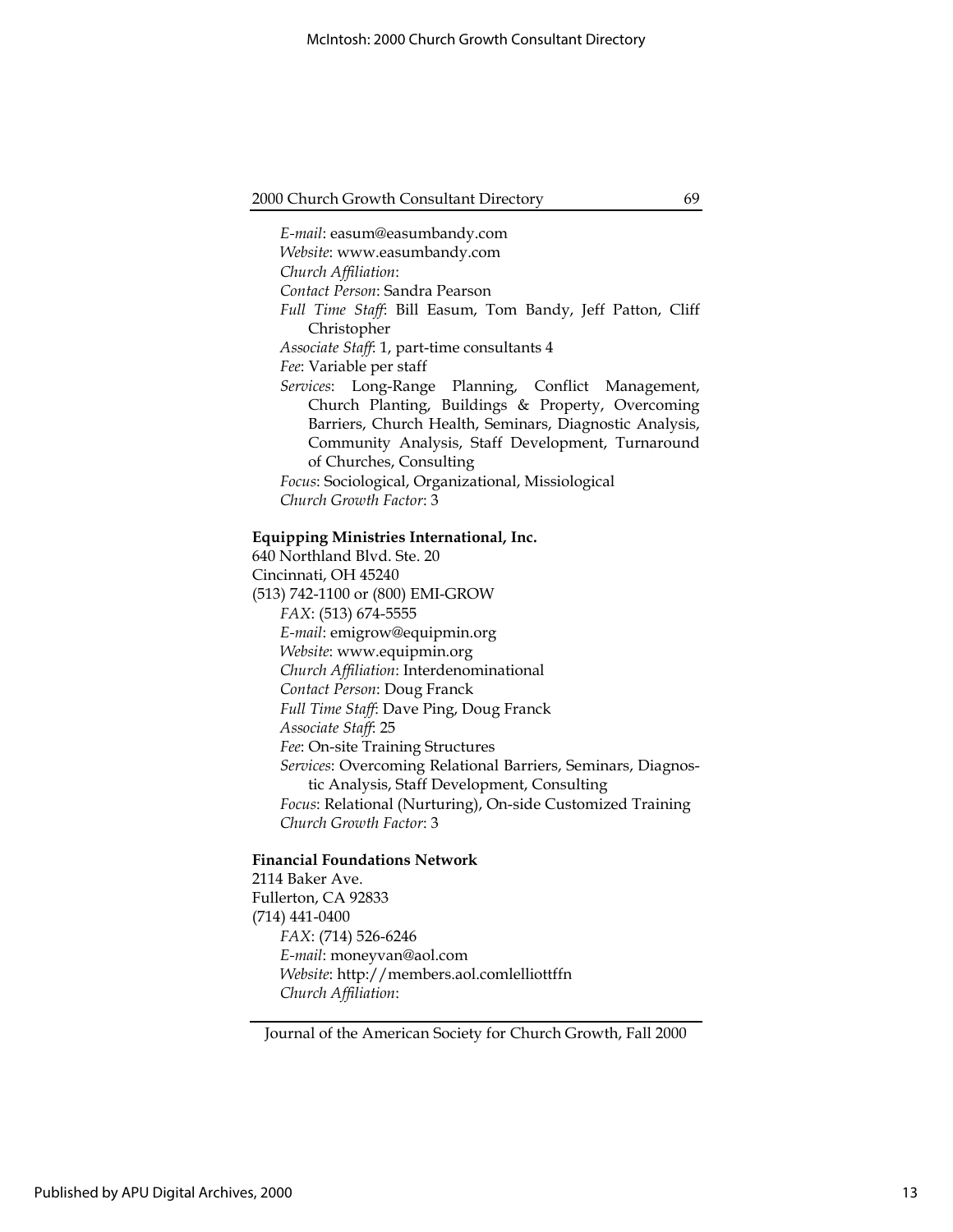Contact Person: Van C. Elliott Full Time Staff: Van C. Elliott Associate Staff: part-time consultants 5 Fee: Hourly (time & expenses) or all-inclusive fee for project Services: Long-Range Planning, Seminars, Diagnostic Analysis, Consulting, Stewardship development, Capital Campaigns Focus: Organizational Church Growth Factor: 3

#### Freedom In Christ Ministries

491 E Lambert Road LaHabra, CA 90631 Phone: (562) 691-9128 FAX: (562) 691-4035 E-mail: info@ficm.org Website: www.ficm.org Church Affiliation: Contact Person: Raymond Dunton Full Time Staff: Dr. Neil Anderson, Dr. Tom McGee, Dr. Timothy Warner, Dr. Joe Wasman, Rev. Mike Quarles, Rev. Dawson Grover, Rev. Rich Miller, Rev. David Park, Rev. Paul Travis, Rev. Brian Heay, Mr. Hal Parks. Associate Staff: 20 Fee: negotiable Services: Conflict Management, Church Health, Overcoming Barriers, Seminars, Staff Development Focus: Missiological, Relational, Educational Church Growth Factor: 3

#### Goehner Resource Group

4125 Blackford Ave. Ste. 205 San Jose, CA 95117 (408) 246-6002 FAX: (408) 246-6083 E-mail: dongrg@aol.com Website: Church Affiliation: None Contact Person: Don Goehner Full Time Staff: Associate Staff: 3, part-time consultants 9

Journal of the American Society for Church Growth, Fall 2000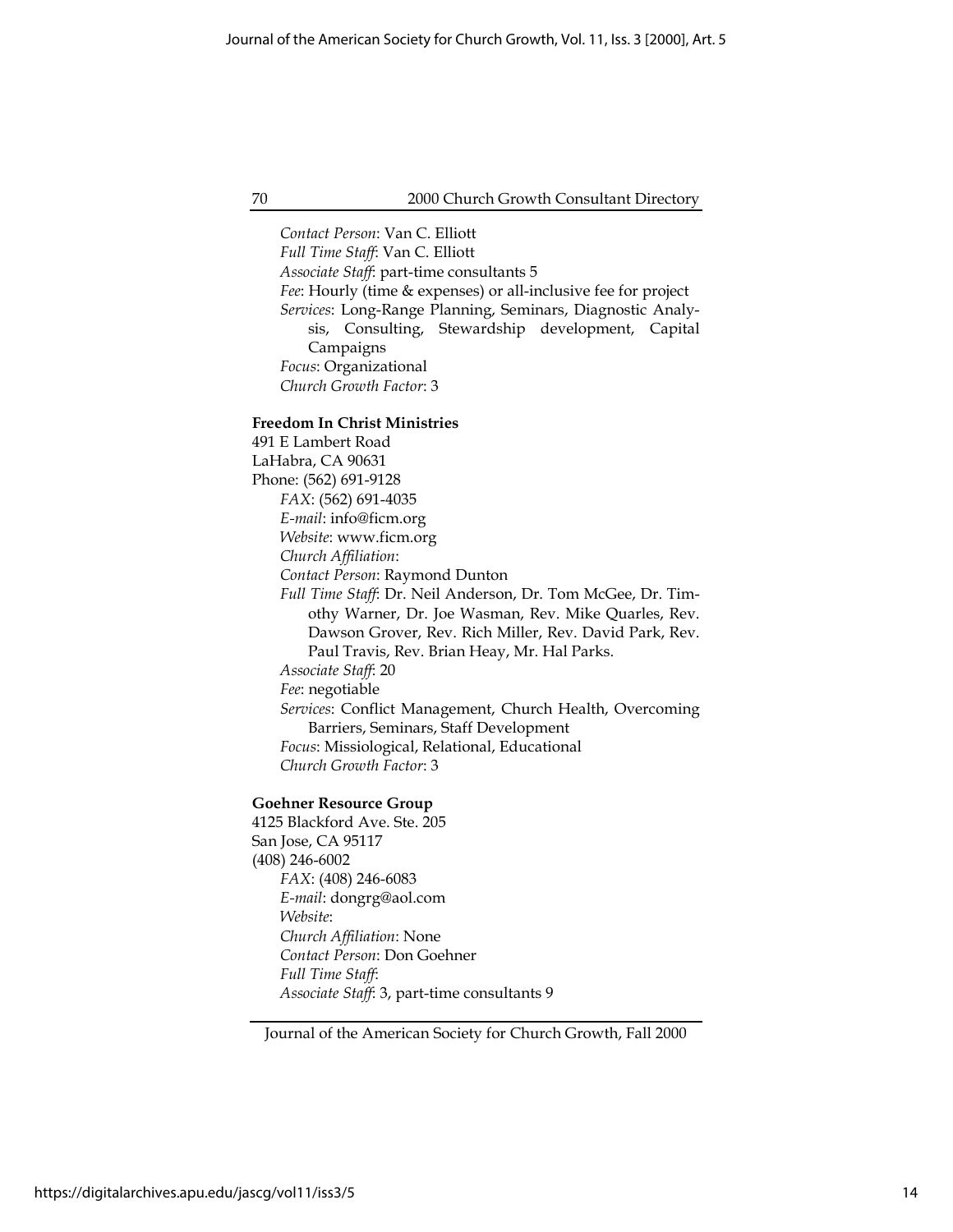Fee: \$1,000 per day average; negotiable

Services: Long-Range Planning, Conflict Management, Buildings & Property, Diagnostic Analysis, Staff Development Focus: Relational (Nurturing) Church Growth Factor: 3.5

#### Heacock Associates, Inc.

29864 Lee Rd Evergreen, CO 80439 (303)670-8291 FAX: (303)670-8291 E-mail: Heacock\_Associates@Prodigy.NET Website: FreeYellow.com/Members/Heacock Church Affiliation: United Methodist Contact Person: Jac D. Heacock Full Time Staff: Associate Staff: Fee: \$800/ Day and Expenses Services: Long-Range Planning, Building & Property, Overcoming Barriers, Church Health, Diagnostic Analysis, Community Analysis, Staff Development, Turnaround of Churches Focus: Relational (Nurturing) Church Growth Factor: 2

#### Hurston Ministries & Consulting Associates

PO Box 385 Gulf Breeze, FL 32562-0385 (850) 934-9504 FAX: (850) 932-3882 E-mail: hurstonmin@aol.com Website: www.hurstonministries.org Church Affiliation: Contact Person: Karen Hurston Full Time Staff: Karen Hurston, John Hurston Associate Staff: Fee: Extended Time, \$3,000 minimum. Otherwise no fee structure. We just ask that the local church be generous. Services: Seminars, Small group leadership training, Cell/small group Focus: Organizational, Outreach, Relational (Nurturing)

Journal of the American Society for Church Growth, Fall 2000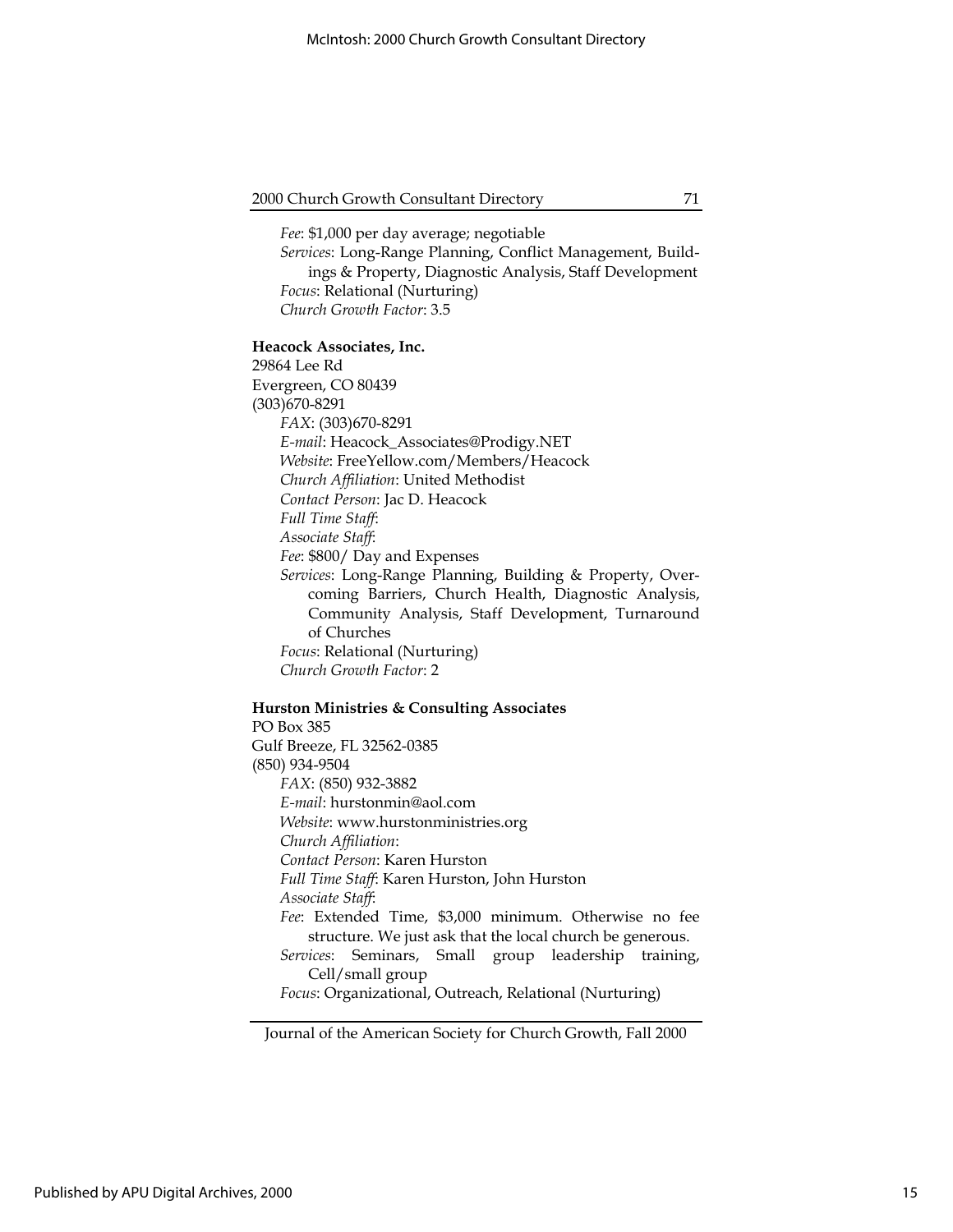Church Growth Factor: 3

## Indianapolis Center for Congregations 950 N. Meridian St. Ste. 950 Indianapolis, IN 46204 (Moving Summer of 2000) (317) 237-7799 FAX: (317) 237-7795 E-mail: info@centerforcongregations.org Website: www.centerforcongregations.org Church Affiliation: Contact Person: John Wimmer, Director Full Time Staff: Sue Weber-Resource Consulting Director, Nancy DeMott-Congregational Resource Director, Aaron Spiegel-Information Technology Director Associate Staff: 2, part-time consultants 5 Fee: Free to congregations in the Metro Indianapolis area. We assess needs and make referrals to other fee-based consultants and programs. We do offer small matching grants to congregations we consult with. We serve only congregations in the metropolitan Indianapolis area. Services: Conflict Management, Buildings & Property, Overcoming Barriers, Seminars, Diagnostic Analysis, Staff Development, Consulting Focus: Educational Church Growth Factor: none Institute for Rural Church Development PO Box 1001 Meraux, La 70075 (504) 278-4673 FAX: E-mail: drmyers89@hotmail.com Website: www.newhopechristiancenter.com Church Affiliation: International Pentecostal Holiness Churches Contact Person: Dr. David Myers Full Time Staff: Associate Staff: Fee: Free will offering Services: Long-Range Planning, Church Planting, Church

Health, Consulting

Journal of the American Society for Church Growth, Fall 2000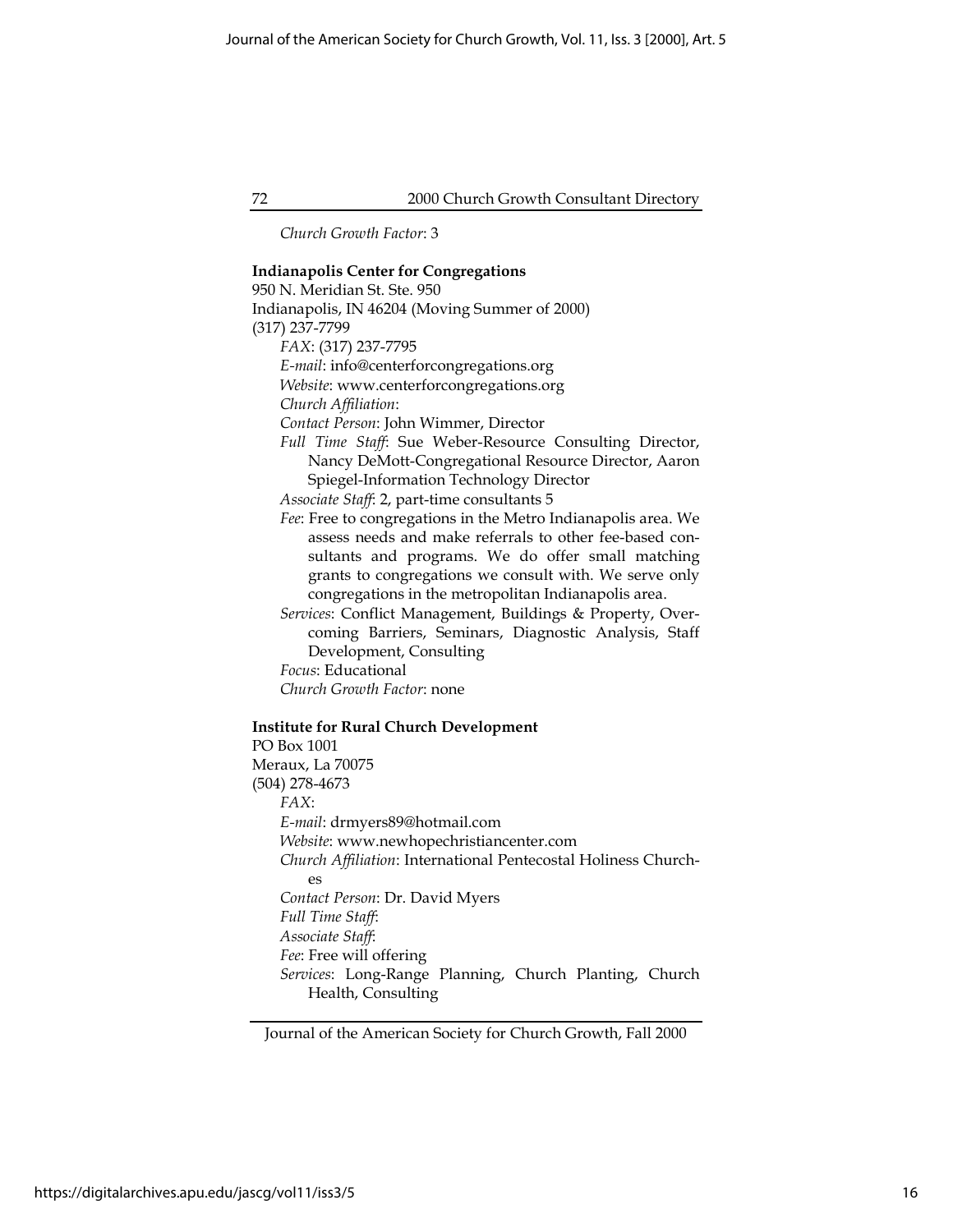Focus: Organizational, Relational (Nurturing), Educational Church Growth Factor: none

#### Iowa Annual Conference

1611 Shoreway Rd Storm Lake, IA (712) 732-9183 FAX: (712) 732-9183 E-mail: ricolson@nwiowa.com Website: www.iaumc.org Church Affiliation: United Methodist Contact Person: Richard Olson Full Time Staff: Associate Staff: Fee: Free to Iowa UM Churches, negotiable elsewhere Services: Long-Range Planning, Conflict Management, Church Planting, Diagnostic Analysis, Community Analysis, Staff Development, Generational Studies, Turnaround of Churches, Consulting Focus: Organizational Church Growth Factor: 4

#### Leadership Catalyst, Inc.

5060 N 19th Ave. Ste. 317 Phoenix, AZ 85015 (602) 249-7000 FAX: (602) 249-0611 E-mail: ellen@leadershipcatalyst.org Website Leadershipcatalyst.org Church Affiliation: None Contact Person: Ellen Anfill Full Time Staff: Bill Thrall, Bruce McNicol Associate Staff: 4 part-time Fee: \$1,000/day-consulting, \$95/person-training Services: Conflict Management, Church Health, Seminars, Staff Development, Consulting, Board/Staff, Culture Transformation Focus: Relational (Nurturing) Church Growth Factor: 3

Journal of the American Society for Church Growth, Fall 2000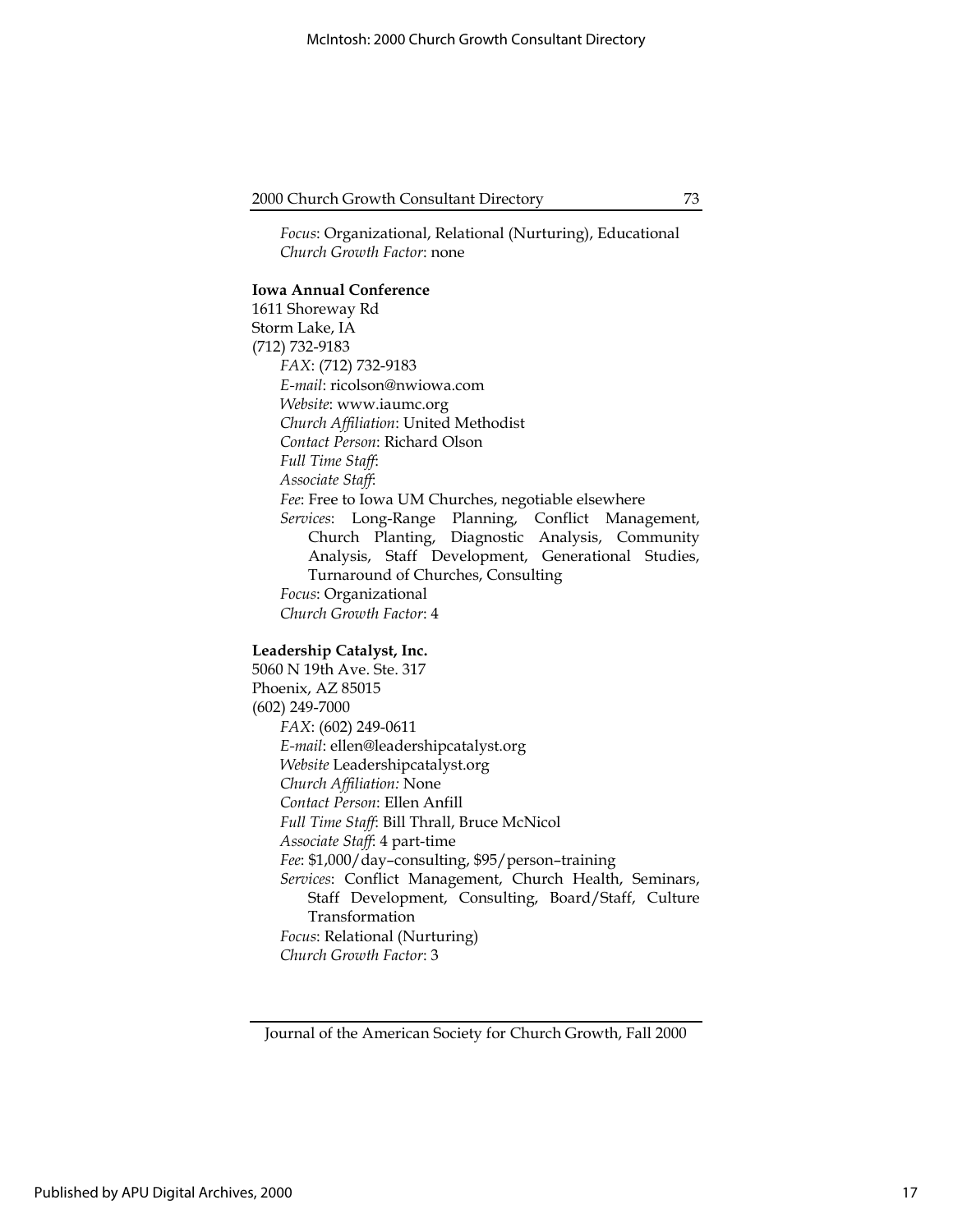Leadership Center (The) The International Center for Leadership Development and Evangelism PO Box 41083 RPO South 10162 Newene Road Winfield, BC V4V 1Z7 CANADA (250) 766-0907 FAX: (250) 766-0912 E-mail: office@gorwingleadership.com Website: www.growingleadership.com Church Affiliation: Non-denominational Contact Person: John Baergen Full Time Staff: John Baergen, Lorraine Baergen Associate Staff: 12 Fee: Services: Overcoming Barriers, Church Health, Consulting Focus: Educational Church Growth Factor: 5

## Leadership Ministries

1927 43rd St. NW Rochester, MN 55901 (507) 289-1650 FAX: E-mail: donlloyd@xc.org Website: Church Affiliation: Open to All Contact Person: Dr. Donald R. Lloyd Full Time Staff: Dr. Donald Lloyd Associate Staff: 1 Fee: Negotiate a workable fee and expenses agreement Services: Long-Range Planning, Conflict Management, Overcoming Barriers, Church Health, Seminars, Diagnostic Analysis, Community Analysis, Consulting Focus: Educational Church Growth Factor: 4

#### Master Resources, Inc.

1821 Heritage Park Plaza, Ste. 2 Murfreesboro, TN 37129 (800) 543-4914

Journal of the American Society for Church Growth, Fall 2000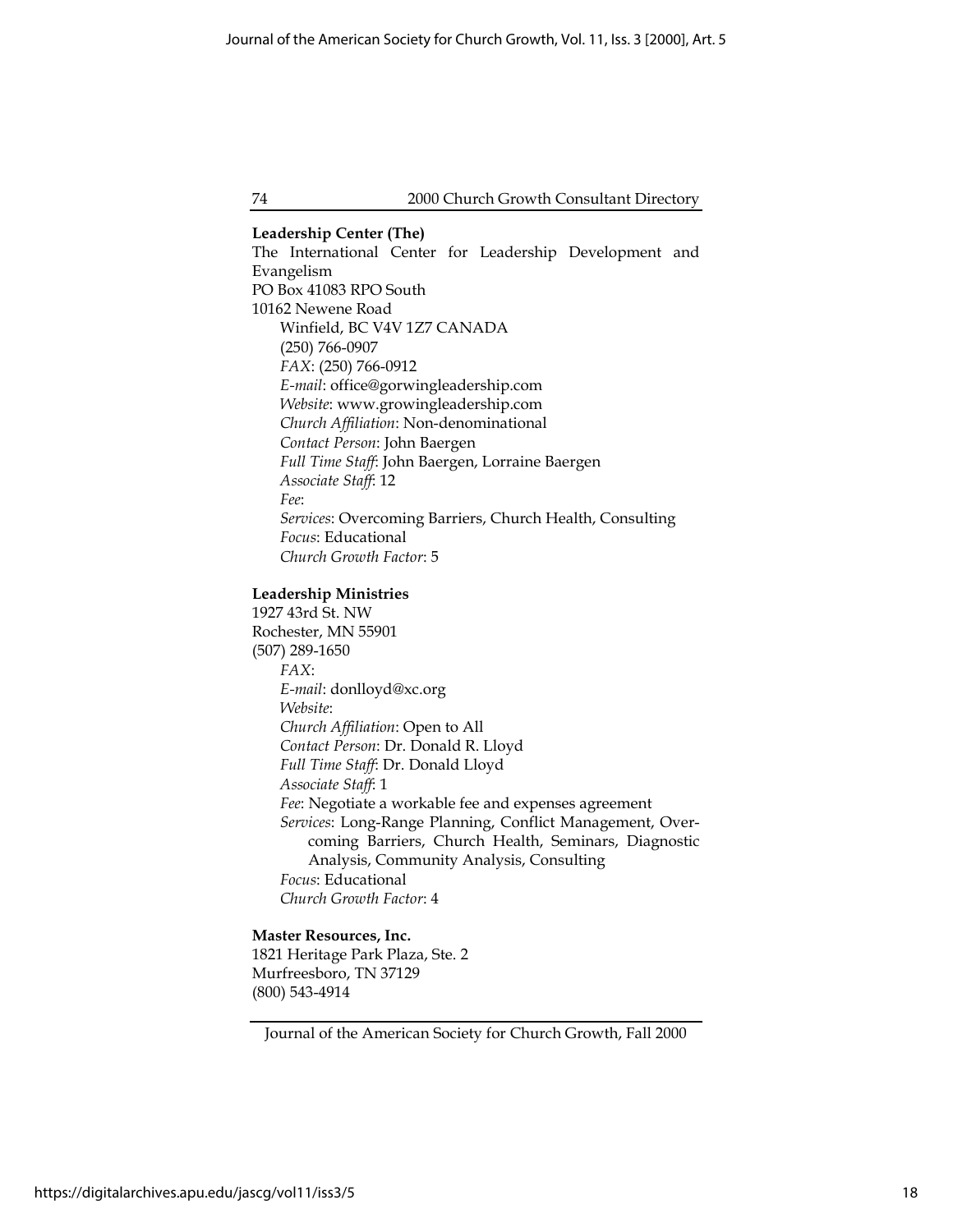FAX: (615) 895-0788 E-mail: mripjh@aol.com Website: www.growchurch.com Church Affiliation: Contact Person: Jim, Highland, President Full Time Staff: Associate Staff: Fee: Services: Consulting, Capital Funds Campaigns, Stewardship Development Focus: Church Stewardship/Capital Funds Church Growth Factor: 2

#### McIntosh Church Growth Network (The)

PO Box 892589 Temecula, CA 92580-2589 Phone: (909) 506-3086 FAX: (909) 506-3086 E-mail: gary\_mcintosh@peter.biola.edu Website: www.mcintoshcgn.com Church Affiliation: None Contact Person: Gary L. McIntosh Full Time Staff: Dr. Gary L. McIntosh Associate Staff: Fee: \$1,500 per day plus expenses Services: Diagnostic Analysis, Long-Range Planning, Staff Development, Generational Studies, Turnaround Consulting, and Seminars. Focus: Missiological, Organizational, and Educational Church Growth Factor: 5

#### Ministry Enhancement Group

3939 Gentilly Blvd. Box 216 New Orlean, LA 70126 (504) 891-0940 FAX: (504) 871-0940 E-mail: info@megnet.org Website: megnet.org Church Affiliation: Southern Baptist working across denominational lines Contact Person: Dr. Will McRaney

Journal of the American Society for Church Growth, Fall 2000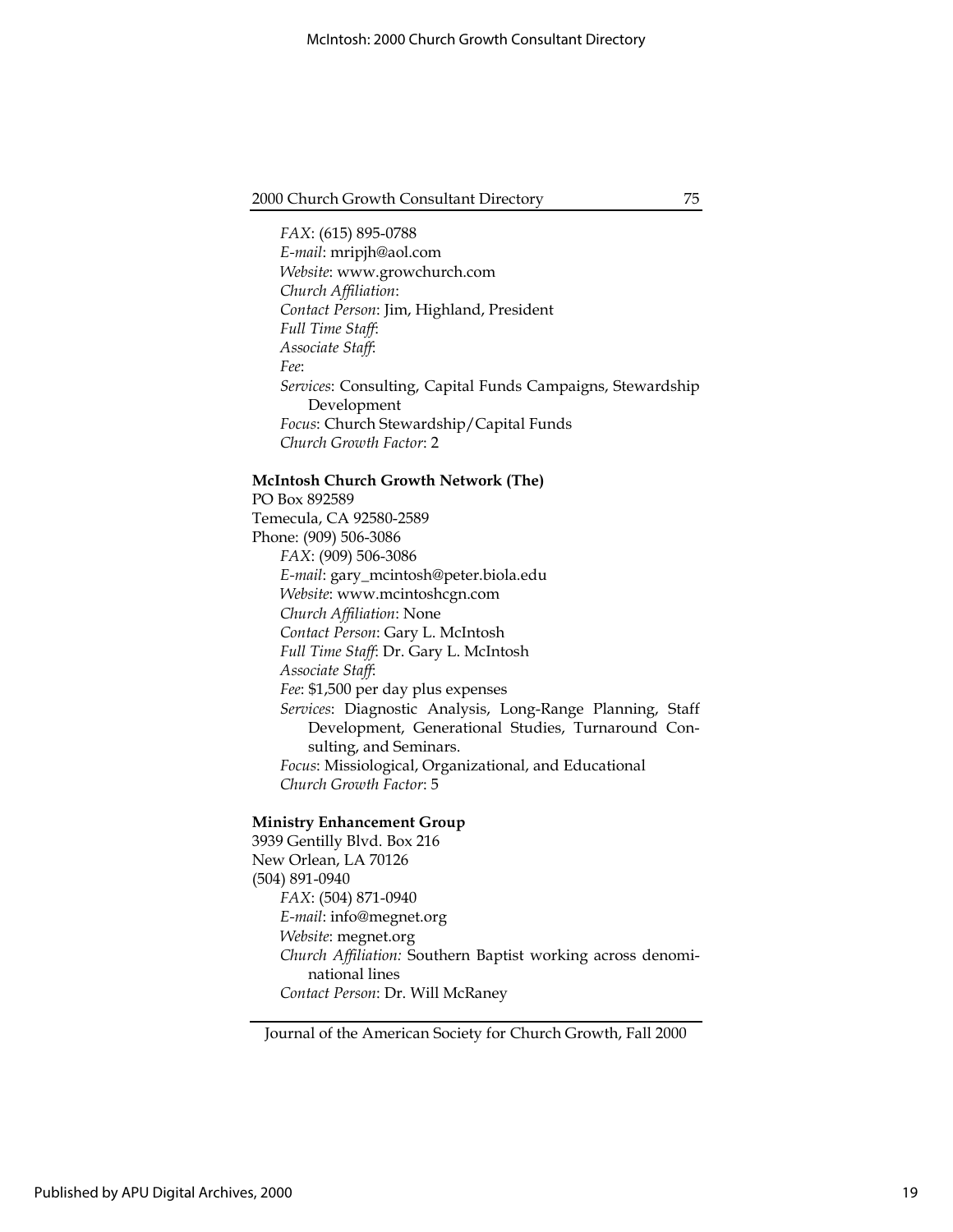Full Time Staff: Will McRaney, Ken Bramlett Associate Staff: 1, part-time 4 Fee: Variable Services: Church Planting, Church Health, Resourcing Learning Clusters, Community Analysis, Staff Development, Generational Studies, Consulting, Worship Analysis, Evangelism Focus: Organizational, Missiological Church Growth Factor: 5

#### Ministry Transitions, Inc.

1583 Chatham Ave. St. Paul, MN 55112-3224 (651) 636-6008 FAX: (651) 638-6002 E-mail: jcionca@aol.com Website: www.ministrytransitions.org Church Affiliation: Contact Person: Dr. John R. Cionca, Executive Director Full Time Staff: Associate Staff: 3 Fee: \$90 per hour for congregations, \$45 per hour for pastors Services: Church Health, Staff Development, Search Committee Coaching, Personal Ministry Adviser, Ministry Match–Pastoral Staff and congregation Focus: H.R. Issues- Leadership & Personal Styles of executive Leadership Church Growth Factor: 2

#### Mission Growth Ministries

14624 Shamrock Way Ste. 100 Smithville, MO 64089 (816) 873-3401 FAX: (816) 873-3404 E-mail: alanklaas@aol.com Website: www.missiongrowth.org Church Affiliation: Contact Person: Alan C. Klaas Full Time Staff: Alan Klaas, Cheryl Klaas Associate Staff: 4 Fee: Customized to individual situation

Journal of the American Society for Church Growth, Fall 2000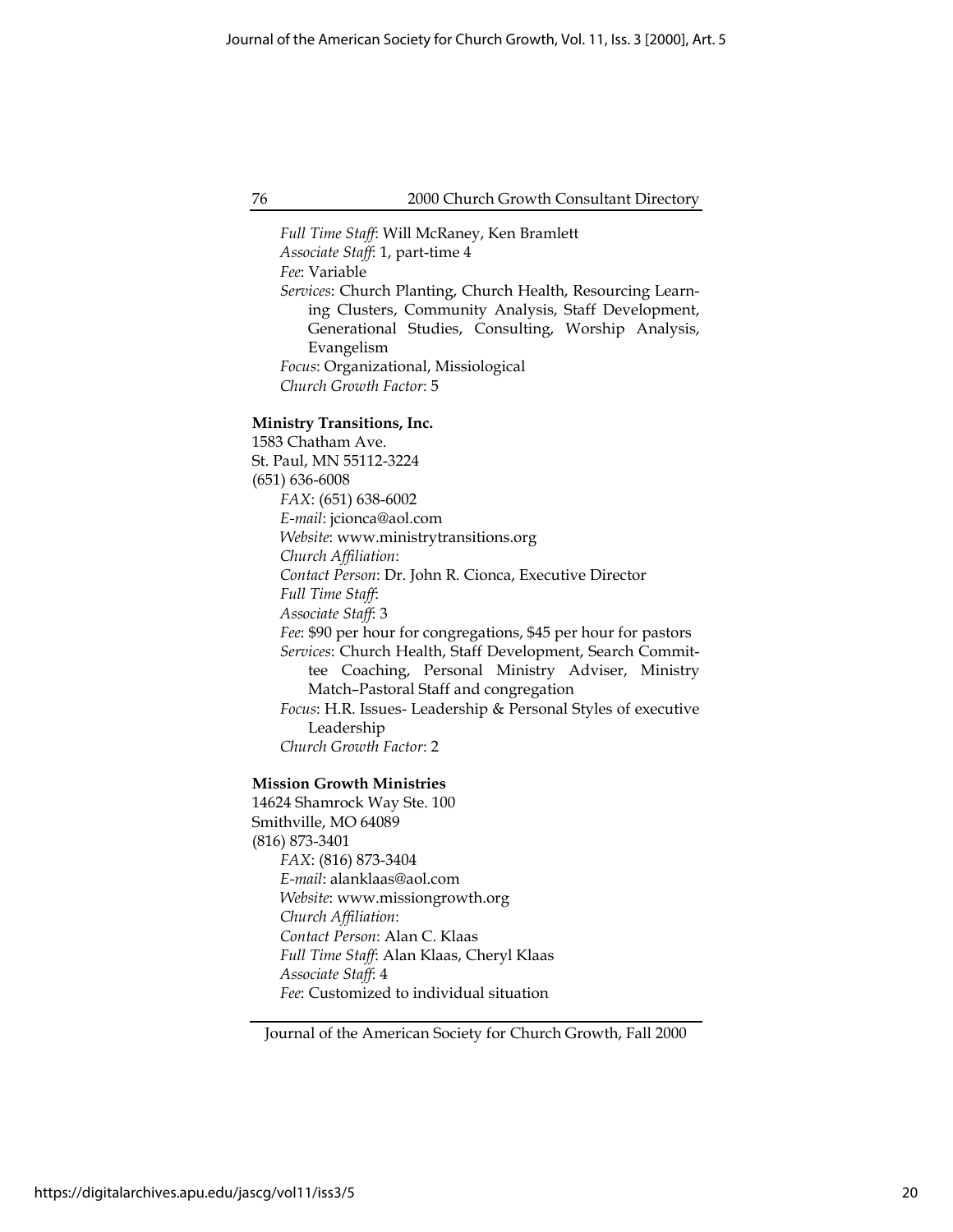Services: Long-Range Planning, Conflict Management, Overcoming Barriers, Diagnostic Analysis, Staff Development, Turnaround of Churches, Seminars Focus: Organizational, Relational (Nurturing), Work with whole Congregation Church Growth Factor: none

#### National Church Growth Research Center

PO Box 82 5899 Grand River Drive Grand Ledge, MI 48837 (877) 472-3386 FAX: E-mail 75144.2446@compuserve.com Website: Church Affiliation: Christian Churches, Independent Churches of Christ Contact Person: Curtis D. Lloyd, Director Full Time Staff: Carole Lloyd Associate Staff: part-time consultants 1 Fee: Moderate, plus expenses Services: Long-Range Planning, Conflict Management, Overcoming Barriers, Staff Development, Turnaround of Churches Focus: Organizational, Educational Church Growth Factor: 4

## Net Results, Inc.

5801 Ave. "N" Lubbock, TX 79412 Phone: (806) 762-8094 FAX: (806) 762-8873 E-mail: netresults@netresults.org. Website: www.netresults.org Church Affiliation: Contact Person: Margo Woodworth Full-Time Staff: Tom Bandy, editor Associate Staff: 8 people Fee: Varied Services: Conflict Management, Church planting and health, Diagnostic and Community Analysis, Consulting, Semi-

Journal of the American Society for Church Growth, Fall 2000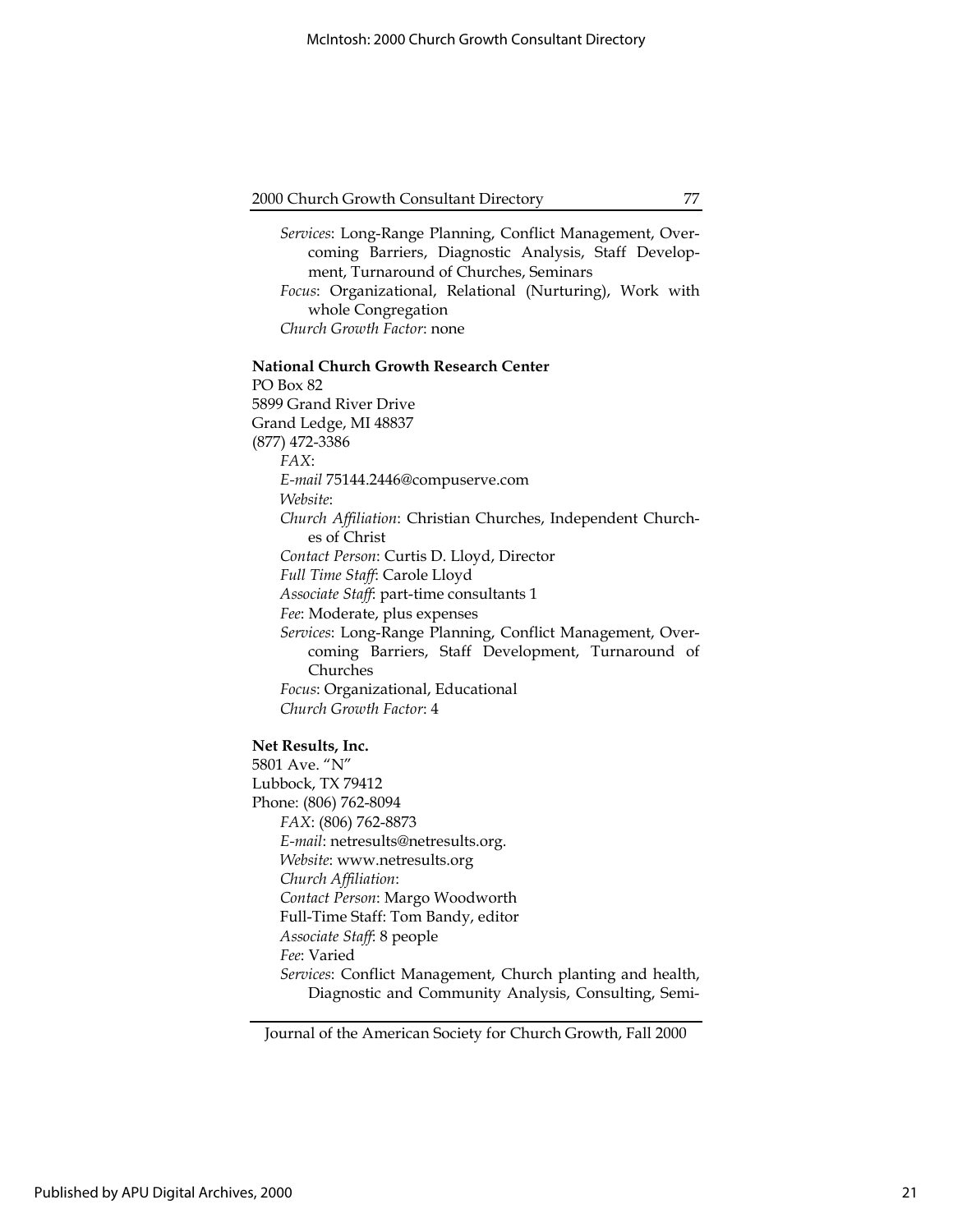nars, Turnaround of Churches, National events. Focus: Missiological, Organizational Church Growth Factor: 5

## New Reformation Solutions

9940 Two Notch Road Ste. I Columbia, SC 2922304375 (803) 865-1952 FAX: (803) 419-8745 E-mail, newrefsol@cs.com Website: Church Affiliation Contact Person: George Bullard, Kathleen Wood Full Time Staff: George Bullard Associate Staff: part-time 1 Fee: \$1,100 per day plus expenses Services: Long-Range Planning, Conflict Management, Church Planting, Buildings & Property, Church Health, Seminars, Diagnostic Analysis, Staff Development, Turnaround of Churches, Consulting, Denominational Transformation Focus: Organizational Church Growth Factor: 4

## NexStep-SWBC

6755 Vinalhaven Ct. Cypress, CA 90630-5484 Other: Box 728 West Covina, CA 91793 Phone: H (714) 903-8551, (888) 999-7922 FAX: (714) 903-8551 E-mail: dnbaker@ooe.com/ execmin@aoe.com Website: Church Affiliation: Baptist General Conference Designed to be transdenominational and evangelical. Contact Person: Dr. Dennis N. Baker Full Time Staff: Dr. Dennis N. Baker Associate Staff: 3-5 Fee: \$500-700 a day plus expenses. Services: Conflict Management, Church Health, Staff development, Consulting, Turnaround of Churches.

Journal of the American Society for Church Growth, Fall 2000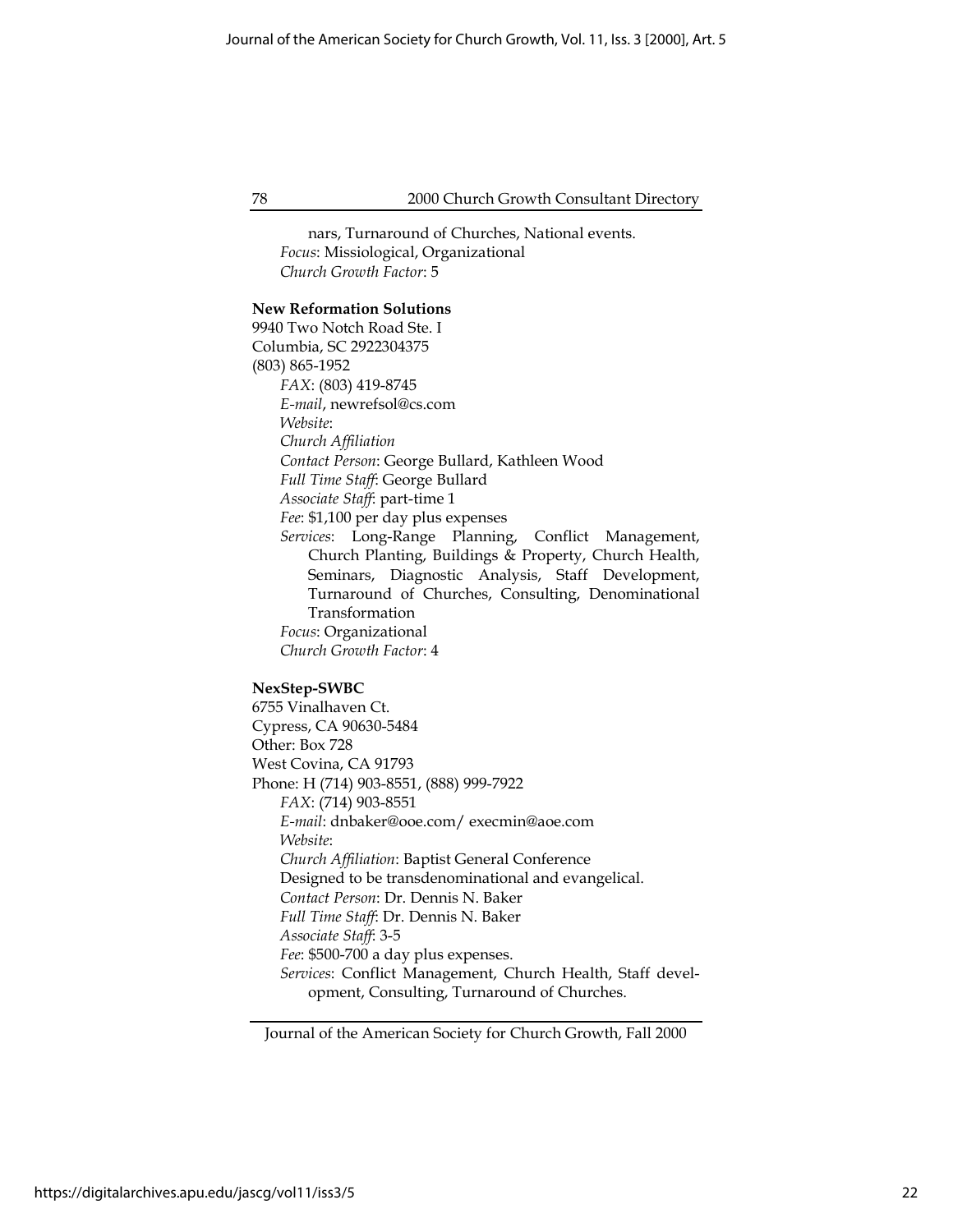Focus: Relational Church Growth Factor: 3.5

### Parish Paper (The)

3805 94th Place Lubbock, TX 79423 (806) 794-4428 FAX: (806) 798-2021 E-mail: hrbmiller@aol.com Website: Church Affiliation: United Methodist Contact Person: Herb Miller Full Time Staff: Dr. Herb Miller Associate Staff: Fee: \$500 daily, plus travel expenses Services: Long-Range Planning, Church Health, Turnaround of Churches Focus: Sociological, Organizational, Psychological Church Growth Factor: 3

## Paul D. Borden Consulting

12152 Gold Bluff Lane Gold River, CA 95670 (916) 608-1634 FAX: (916) 608-1633 E-mail: ptljck@adl.com Website: Church Affiliation: American Baptist Contact Person: Paul Borden Full Time Staff: Paul Borden, Teresa Flint-Borden Associate Staff: Fee: \$750 per day Services: Overcoming Barriers, Church Health, Seminars, Diagnostic Analysis, Staff Development, Turnaround of Churches, Consulting Focus: Sociological, Organizational Church Growth Factor: 5

## Pilgrimage Training Group

PO Box 3373 Littleton, CO 80161-3373

Journal of the American Society for Church Growth, Fall 2000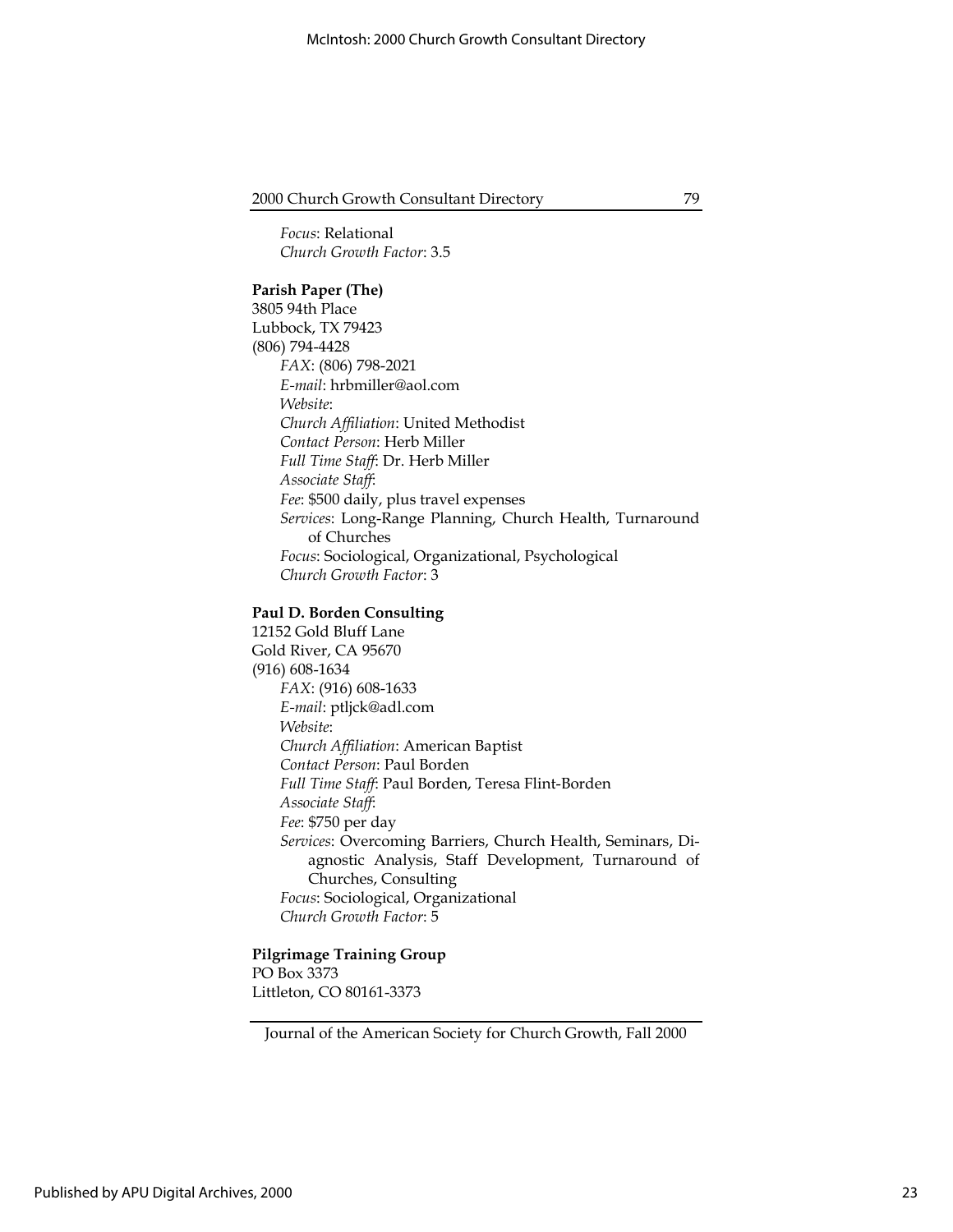or 7950 So. Lincoln St. Ste. 107 Littleton, CO 80122 (303) 347-9645, (800) 477-7787 FAX: (303) 347-2405 E-mail: thomcor@pilgrimage.org Website: www.pilgrimage.org Church Affiliation: Part of Nav Press?Navigators Contact Person: Pam Tucker Full Time Staff: Thom Corrigan Associate Staff: Fee: Negotiable Services: Long-Range Planning, Church Planting, Overcoming Barriers, Church Health, Seminars, Staff Development, Turnaround of Churches, Leadership Development Focus: Organizational, Relational (Nurturing) Church Growth Factor: 4 Rainer Group (The) 13505 Rock Bay Court Louisville, KY 40245 (502) 897-4043 FAX: (502) 897-4042 E-mail: rainergroup@aol.com Website: rainergroup.com Church Affiliation: None

Contact Person: Dr. Thom S. Rainer

Full Time Staff: Dr. Tim Beougher, Dr. Don Cox, Dr. John Crabtree, Dr. Tommy Mellans, Dr. Chuck Lawless, Dr. Brad Waggoner

Associate Staff: part-time consultants 7

Fee: Negotiated by proposal

Services: Long-Range Planning, Conflict Management, Church Planting, Buildings & Property, Overcoming Barriers, Church Health, Seminars, Diagnostic Analysis, Community Analysis, Staff Development, Generational Studies, Turnaround of Churches, Consulting

Focus: Missiological Church Growth Factor: 5

Journal of the American Society for Church Growth, Fall 2000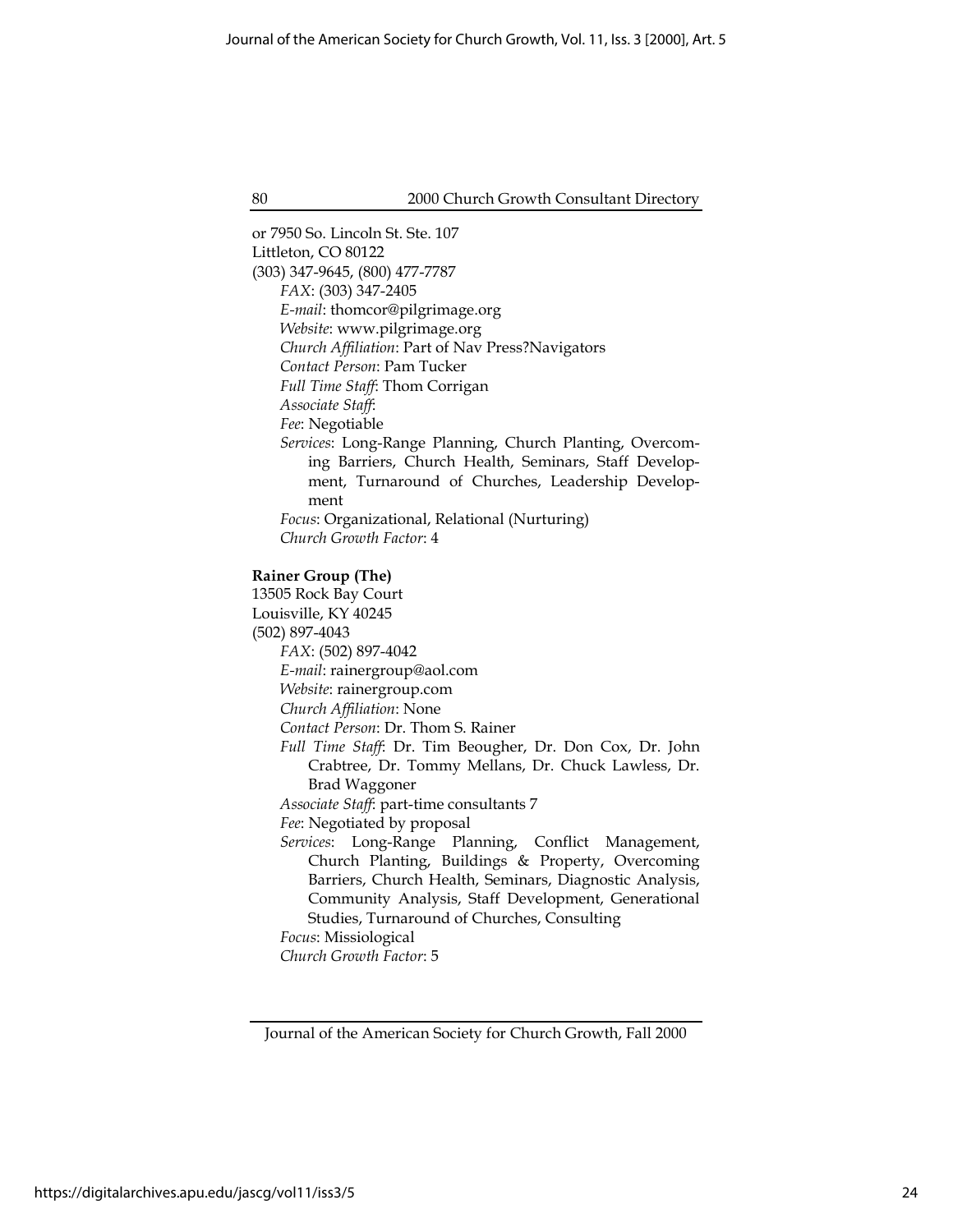## Reeves Strategic Consultation Services 721 East Main St. Santa Maria, CA 93454 (805) 922-1606 FAX: (805) 922-4347 E-mail: reevessc@ix.netcom.com Website: Church Affiliation: Contact Person: Dr. R. Daniel Reeves Full Time Staff: Dr. R. Daniel Reeves Associates Staff: Fee: \$1,200 to \$2,950 plus expenses Services: Long-range Planning, Diagnostic Analysis, Conflict management, Staff Development, Overcoming Barriers, Turnaround of Churches, Church Health, Consulting. Focus: Missiological Church Growth Factor: 5

## Sonlife Ministries

526 N Main St Elburn, IL 60119 (630) 365-5855 FAX: (630) 365-5892 E-mail: Website: www.sonlife.com Church Affiliation: Contact Person: Dr. Dann Spader Full Time Staff: Dr. Dann Spader Associates Staff: Fee: per seminar Services: Church Health, Seminars, Turnaround of Churches, Youth, Womens Focus: Organizational, Missiological, Educational, Training Church Growth Factor: 3

## 21st Century Church Growth Institute (The)

2610 W. Baylor Circle #202 Anaheim, CA 92801 Phone: (714) 821-3070 FAX: E-mail: vision21kim@earthlink.net

Journal of the American Society for Church Growth, Fall 2000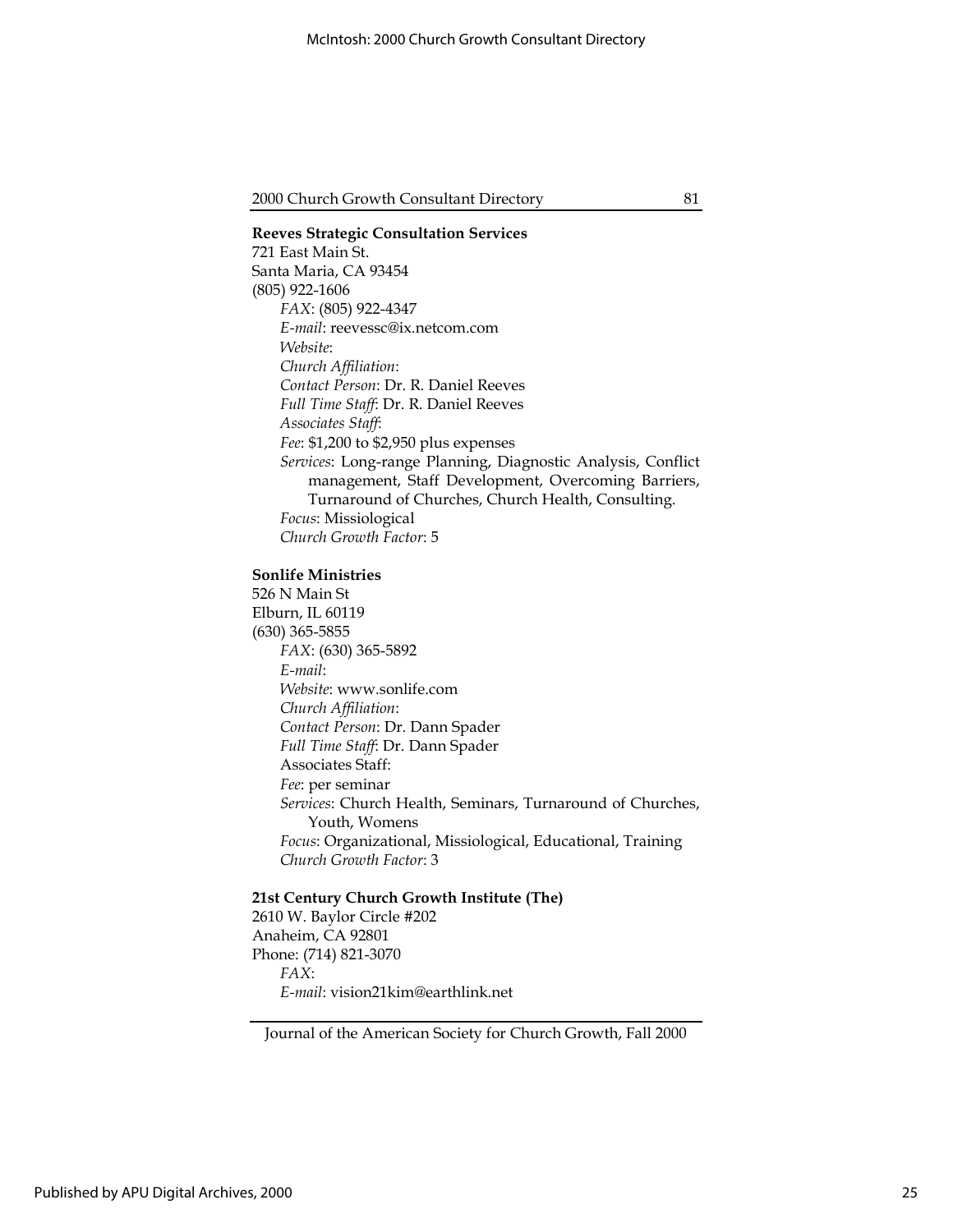Website: Church Affiliation: Contact Person: Hong K. Kim Full Time Staff: Dr. Hong K. Kim Associate Staff: Fee: \$125 per hour, negotiable Services: Seminars Focus: Missiological Church Growth Factor: 4

#### UHL Research Associates, Inc.

7926 Berner St Long Beach, CA 90808 (562) 500-0416 FAX: (562) 493-1955 E-mail: urbanlynch@juno.com Website: Church Affiliation: Contact Person: Dr. Urban H.D. Lynch, President Full Time Staff: Associate Staff: Fee: Proposal based on clients needs. Services: Diagnostic Analysis, Seminars, Consulting for programs of church growth, computer software specifically designed to aid newcomer assimilation into the church Focus: Organizational, Analysis of existing conditions Church Growth Factor: 5

## Vanguard Ministries

1101 Volvo Parkway Chesapeake, VA 23320 Phone: (757) 547-7777 FAX: (757) 547-5096 E-mail: jlg604@col.com Website: www.vanguardministries.org Church Affiliation: Contact Person: Jerry Graham Full-time Staff: Associate Staff: 10 Fee: Negotiated on an individual basis. Services: Long-Range Planing, Church Planting and Health,

Journal of the American Society for Church Growth, Fall 2000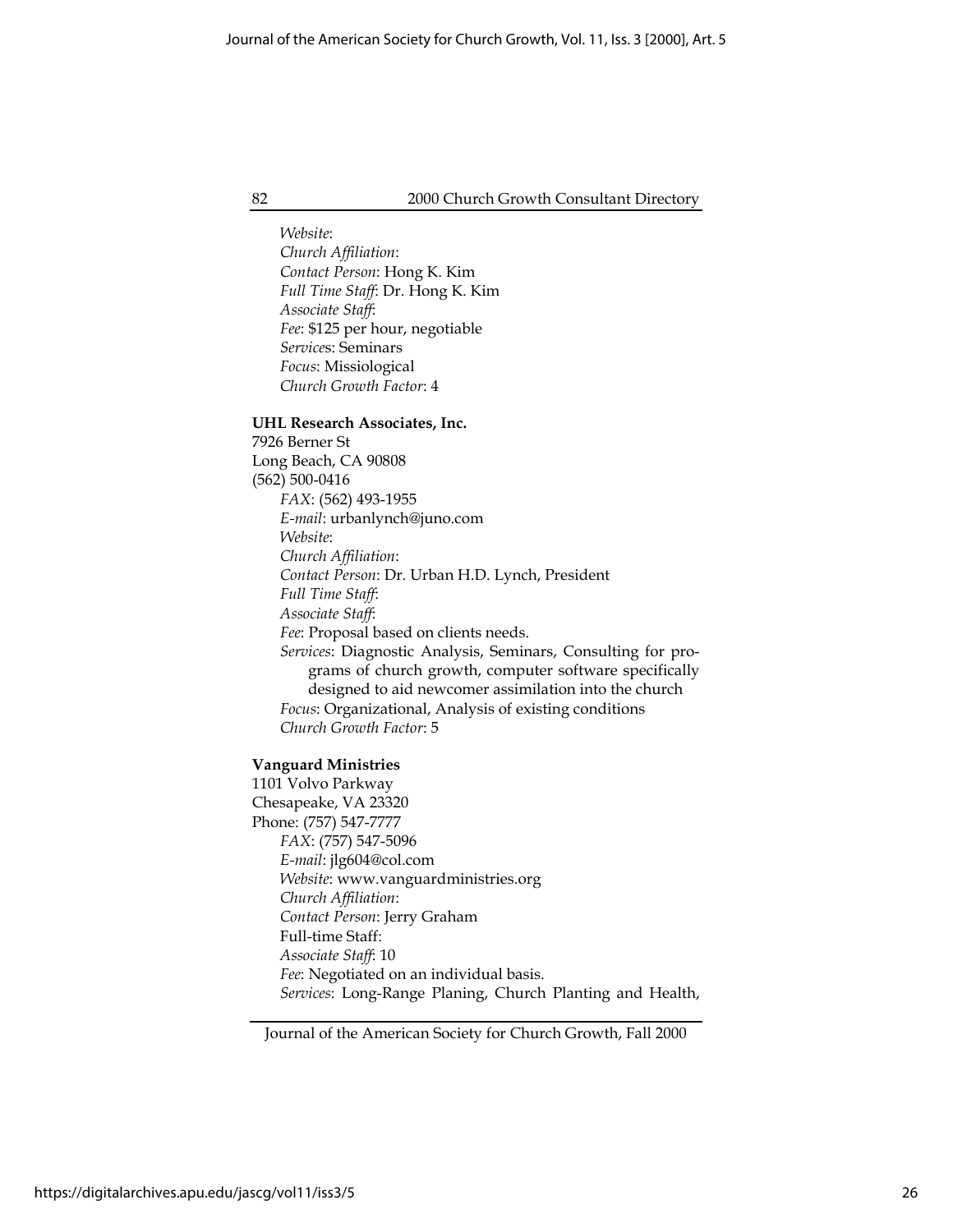Diagnostic Analysis, Staff Development, Generational Studies, Turnaround of Churches, Church Growth, Missions Equipping, Small groups.

Focus: Sociological, Organizational Missiological, Relational, Educational.

Church Growth Factor: 4

#### Vision Ministries International

3909 Swiss Ave. Dallas, TX 75204 or 7916 Brian Brook Court Dallas, TX 75218 (214) 841-3777 FAX: (214) 841-3697 E-mail: amalphurs@dts.edu Website: www.visionministry.com Church Affiliation: None Contact Person: Aubrey Malphurs Full Time Staff: Dr. Aubrey Malphurs Associate Staff: Fee: \$1000 per day, negotiable Services: Church Planting, Overcoming Barriers, Church Health, Diagnostic Analysis, Staff Development, Turnaround of Churches, Consulting, Leadership Development, Strategic Planning Focus: Organizational, Educational Church Growth Factor: 3

#### Vision New England

468 Great Rd Acton, Ma 01720 (978) 929-9800 FAX: (978) 929-9898 E-mail: info@vision4ne.org Website: www.vision4ne.org Church Affiliation: Interdenominational Contact Person: Rev. Stephen A Macchai, President Full Time Staff: Rev. Stephen Macchia, Rev. Robert Ludwig, Rev. Dr. David Midwood Associate Staff: 15 staff/ministry consultants, 10 part-time Fee: Varies hourly or by project

Journal of the American Society for Church Growth, Fall 2000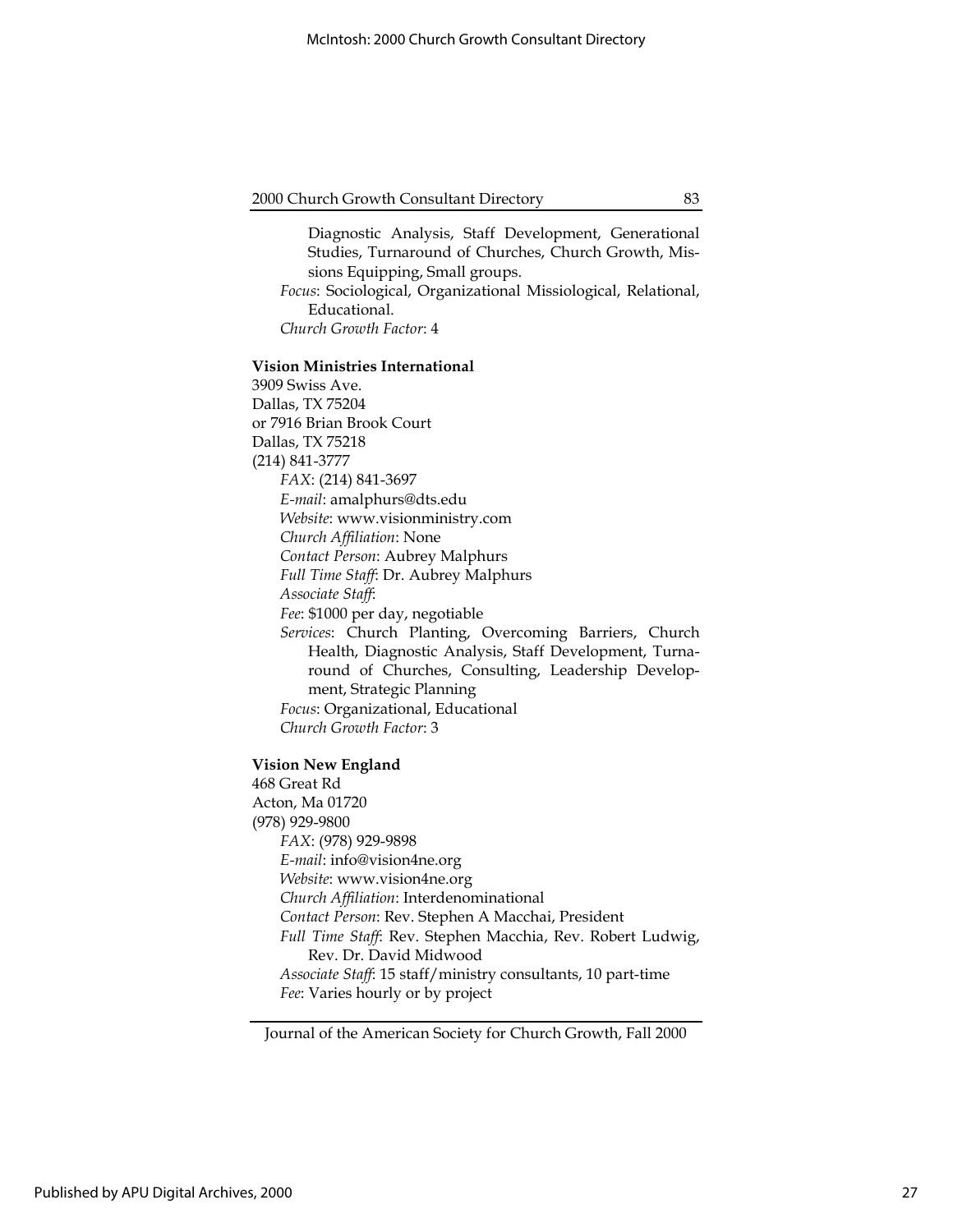Services: Long-Range Planning, Conflict Management, Church Planting, Overcoming Barriers, Church Health, Seminars, Diagnostic Analysis, Community Analysis, Staff Development, Consulting

Focus: Organizational, Relational (nurturing), Educational Church Growth Factor: 3.5

#### Wisconsin Church Extension

1911 Lenora Rd West Bend, WI 53090 (262) 334-2661 FAX: (262) 334-2661 E-mail: pthyren@execpc.com Website: Church Affiliation: IFCA International Contact Person: Dr. Paul G Thyren Full Time Staff: Dr. Paul G Thyren Associate Staff: 1, Part Time 1 Fee: Negotiable Services: Conflict Management, Church Planting, Church Health, Diagnostic Analysis Focus: Missiological Church Growth Factor: 3

#### Worship Consulting Ministries

21023 N 56th Ave. Glendale, AZ 85308 (623) 561-2640 FAX: (623) 561-2942 E-mail: 7577,2253@compuserve.com Website: Church Affiliation: Contact Person: Bob Deal Full-time Staff: Associate Staff: Fee: Love offering or honorarium. Expenses (travel/Hospitality) Services: Consulting, Seminars, Worship. Focus: Worship Church Growth Factor: 3

Journal of the American Society for Church Growth, Fall 2000